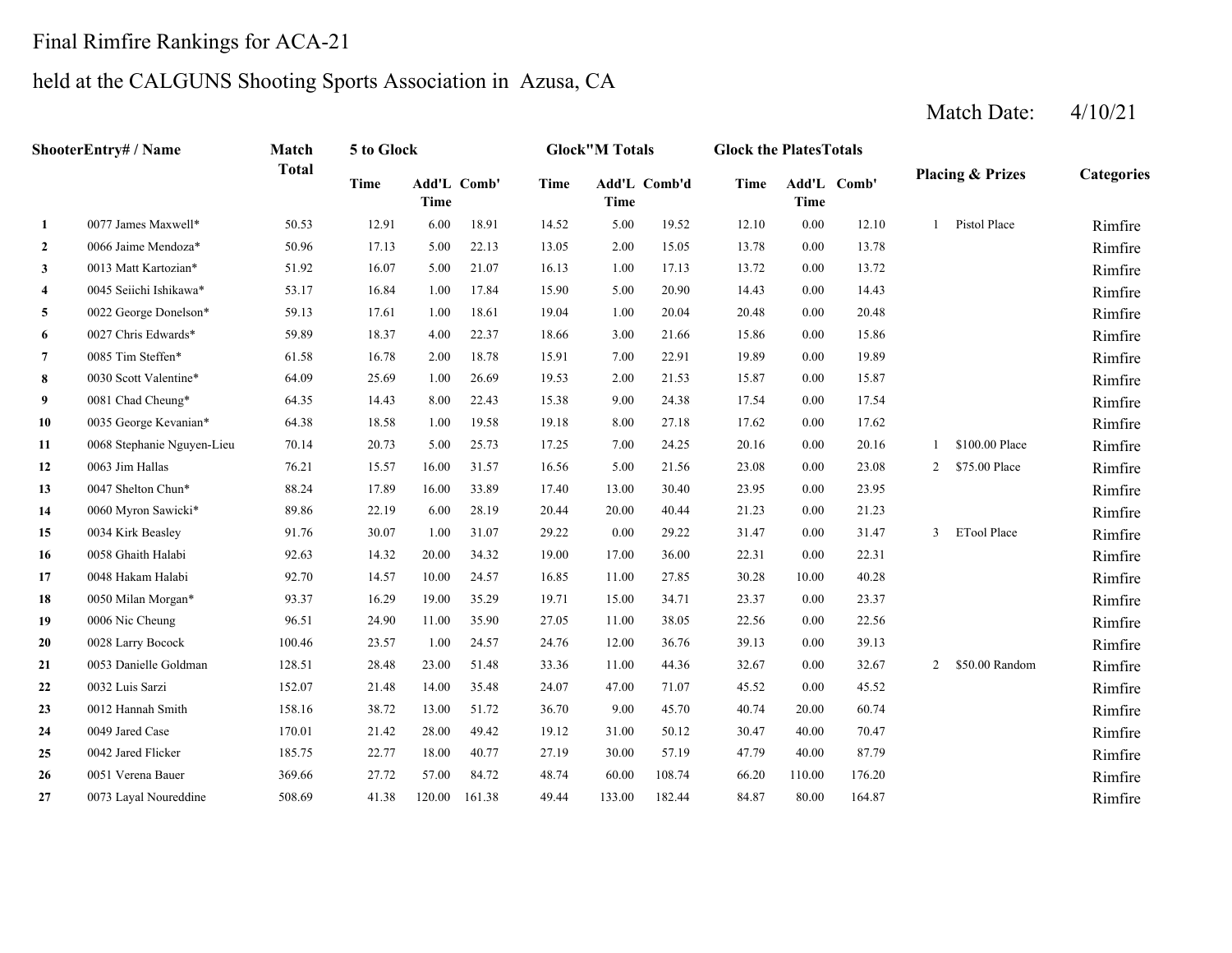## Final GLOCK Girls Rankings for ACA-21

**21**

**22**

#### held at the CALGUNS Shooting Sports Association in Azusa, CA

#### **2** 7.00 29.68 0076 Gabby Mendoza 102.22 34.22 8.00 42.22 23.32 30.32 0.00 29.68 2 \$100.00 Place **3**3 0055 Danielle Goldman 109.69 32.36 15.00 47.36 33.12 3.00 36.12 26.21 0.00 26.21 3 \$75.00 Place **4**4 0019 Teri Patterson 112.70 18.11 18.00 36.11 18.42 21.00 39.42 27.17 10.00 37.17 **5** 9.00 37.92 0052 Hannah Smith 129.38 34.87 11.00 45.87 36.59 45.59 0.00 37.92 **6** 25.00 38.85 **7** 8.00 42.42 0016 Roberta Tarnove 146.25 40.01 10.00 50.01 35.82 43.82 10.00 52.42 **8** 32.00 43.20 0007 Patricia Linares 163.64 29.99 28.00 57.99 30.45 62.45 0.00 43.20 **9** 20.00 57.80 0040 Kim Johnson 165.39 33.12 27.00 60.12 27.47 47.47 0.00 57.80 **10**0 0037 Veronica Kubat 168.42 40.92 22.00 62.92 33.08 12.00 45.08 60.42 0.00 60.42 **11** 2.00 45.89 0005 Stephanie Williams 191.13 81.33 6.00 87.33 55.91 57.91 0.00 45.89 6 \$50.00 Random **12**0084 Sonya Slezak 207.26 18.45 32.00 50.45 77.84 31.00 108.84 27.97 **13** 26.00 64.96 0002 Peggy Ogaz 214.27 27.91 30.00 57.91 35.40 61.40 30.00 94.96 **14** 14.00 91.52 0004 Peggy Grangetto 232.03 63.32 6.00 69.32 47.19 61.19 10.00 101.52 **15** 12.00 67.74 0074 Kim Knoell 238.83 48.98 40.00 88.98 60.11 72.11 10.00 77.74 **16** 20.00 84.79 0009 Michelle Smith 280.19 64.11 48.00 112.11 43.29 63.29 20.00 104.79 **17** 24.00 144.86 0008 Karen Henry 344.96 81.51 13.00 94.51 81.59 105.59 0.00 144.86 **18** 52.00 86.55 0071 Jessica Falcon 389.24 56.50 50.00 106.50 44.19 96.19 100.00 186.55 **19** 106.00 133.90 0065 Rebecca Charlton 428.67 65.22 57.00 122.22 56.55 162.55 10.00 143.90 **20** 55.00 103.01 **ShooterEntry# / Name Match Total 5 to Glock Glock"M Totals Glock the PlatesTotals Placing & Prizes Time Add'L TimeComb' Time Add'L Comb'd Time Add'L Time Time Comb' 1** 0056 Stephanie Nguyen-Lieu 73.87 24.33 2.00 26.33 20.55 3.00 23.55 23.99 0.00 23.99 1 Pistol Place 0080 Bobbie Orr 145.50 29.16 20.00 49.16 32.49 57.49 0.00 38.85 0084 Sonya Slezak 207.26 18.45 32.00 50.45 77.84 108.84 20.00 47.97 7 Pistol Random  $140.00$   $243.01$   $3$  2 year membership ren

30.00 132.76 0021 Judith Dedoes 483.80 53.14 46.00 99.14 41.90 71.90 180.00 312.76

51.00 175.75 0011 Jules Gehring 492.46 42.24 62.00 104.24 51.47 102.47 110.00 285.75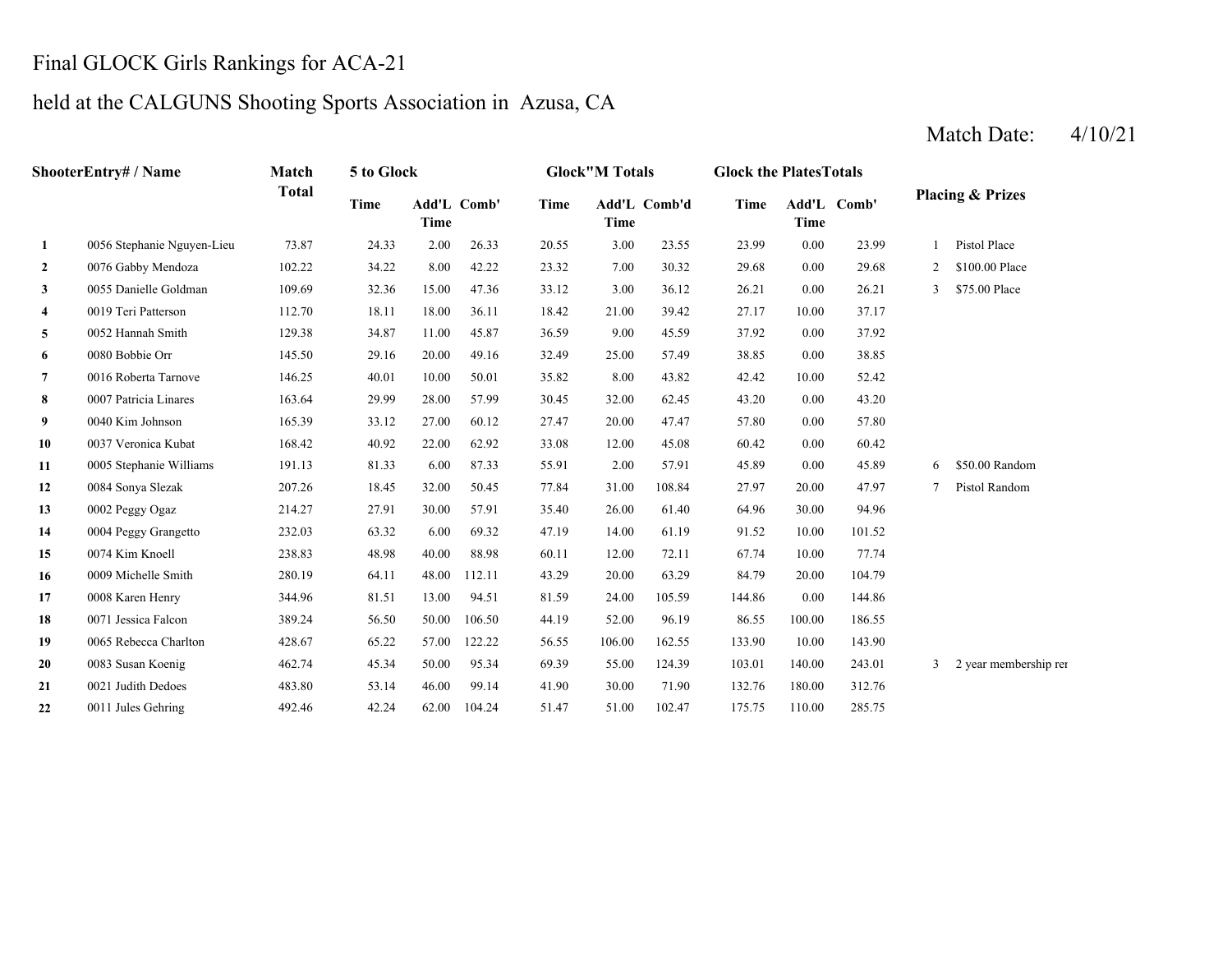# Final Pocket GLOCK Rankings for ACA-21

# held at the CALGUNS Shooting Sports Association in Azusa, CA

| <b>ShooterEntry# / Name</b> |                        | Match        | 5 to Glock  |             |             | <b>Glock"M Totals</b> |             |              | <b>Glock the PlatesTotals</b> |             |             |                |                             |
|-----------------------------|------------------------|--------------|-------------|-------------|-------------|-----------------------|-------------|--------------|-------------------------------|-------------|-------------|----------------|-----------------------------|
|                             |                        | <b>Total</b> | <b>Time</b> | <b>Time</b> | Add'L Comb' | <b>Time</b>           | <b>Time</b> | Add'L Comb'd | <b>Time</b>                   | <b>Time</b> | Add'L Comb' |                | <b>Placing &amp; Prizes</b> |
| 1                           | 0036 George Kevanian*  | 42.27        | 12.49       | 1.00        | 13.49       | 13.10                 | 1.00        | 14.10        | 14.68                         | $0.00\,$    | 14.68       |                | \$50.00 Random              |
| $\overline{2}$              | 0046 Seiichi Ishikawa* | 42.51        | 11.66       | 3.00        | 14.66       | 11.61                 | 0.00        | 11.61        | 16.24                         | 0.00        | 16.24       |                |                             |
| 3                           | 0014 Matt Kartozian*   | 45.65        | 10.50       | 4.00        | 14.50       | 10.97                 | 5.00        | 15.97        | 15.18                         | 0.00        | 15.18       |                |                             |
| $\overline{\mathbf{4}}$     | 0067 Jaime Mendoza*    | 50.06        | 11.02       | 6.00        | 17.02       | 10.88                 | 5.00        | 15.88        | 17.16                         | 0.00        | 17.16       |                |                             |
| 5                           | 0082 Chad Cheung*      | 59.87        | 10.35       | 12.00       | 22.35       | 10.13                 | 10.00       | 20.13        | 17.39                         | 0.00        | 17.39       | $\mathbf{1}$   | Pistol Place                |
| 6                           | 0025 Leigh Fukuzawa*   | 63.44        | 16.63       | 1.00        | 17.63       | 15.71                 | 4.00        | 19.71        | 26.10                         | $0.00\,$    | 26.10       |                |                             |
| $\overline{7}$              | 0031 Scott Valentine*  | 67.68        | 18.73       | 4.00        | 22.73       | 16.20                 | 6.00        | 22.20        | 22.75                         | 0.00        | 22.75       |                |                             |
| 8                           | 0069 Mike Bauer        | 82.78        | 13.45       | 2.00        | 15.45       | 14.02                 | 0.00        | 14.02        | 23.31                         | 30.00       | 53.31       |                |                             |
| 9                           | 0061 Myron Sawicki*    | 84.00        | 15.75       | 6.00        | 21.75       | 15.33                 | 2.00        | 17.33        | 24.92                         | 20.00       | 44.92       |                |                             |
| 10                          | 0072 Steve Guenther    | 88.05        | 10.78       | 14.00       | 24.78       | 14.15                 | 10.00       | 24.15        | 29.12                         | 10.00       | 39.12       | $\mathbf{1}$   | \$100.00 Place              |
| 11                          | 0003 Richard Lee       | 93.18        | 14.81       | 2.00        | 16.81       | 17.69                 | 4.00        | 21.69        | 24.68                         | 30.00       | 54.68       | 2              | <b>ETool Place</b>          |
| 12                          | 0001 Scott Riddle      | 95.57        | 15.73       | 10.00       | 25.73       | 18.74                 | 1.00        | 19.74        | 50.10                         | 0.00        | 50.10       | $\mathfrak{Z}$ | Knife Place                 |
| 13                          | 0086 Tim Steffen*      | 96.88        | 13.76       | 7.00        | 20.76       | 15.61                 | 1.00        | 16.61        | 29.51                         | 30.00       | 59.51       |                |                             |
| 14                          | 0070 Julian Delgado    | 101.72       | 13.38       | 16.00       | 29.38       | 18.44                 | 4.00        | 22.44        | 39.90                         | 10.00       | 49.90       |                |                             |
| 15                          | 0041 Gary Krumian      | 103.05       | 15.42       | 3.00        | 18.42       | 22.57                 | 6.00        | 28.57        | 26.06                         | 30.00       | 56.06       |                |                             |
| 16                          | 0010 Hannah Smith      | 106.54       | 23.02       | 5.00        | 28.02       | 27.42                 | 8.00        | 35.42        | 33.10                         | 10.00       | 43.10       |                |                             |
| 17                          | 0054 Danielle Goldman  | 113.89       | 19.13       | 12.00       | 31.13       | 22.18                 | 2.00        | 24.18        | 28.58                         | 30.00       | 58.58       |                |                             |
| 18                          | 0023 George Donelson*  | 114.35       | 15.71       | 2.00        | 17.71       | 17.46                 | 7.00        | 24.46        | 32.18                         | 40.00       | 72.18       |                |                             |
| 19                          | 0078 James Maxwell*    | 116.31       | 12.67       | 11.00       | 23.67       | 12.92                 | 7.00        | 19.92        | 22.72                         | 50.00       | 72.72       |                |                             |
| 20                          | 0033 Luis Sarzi        | 119.77       | 15.55       | 11.00       | 26.55       | 17.44                 | 17.00       | 34.44        | 38.78                         | 20.00       | 58.78       | 4              | 2 year membership ren       |
| 21                          | 0039 Anthony Corrao    | 172.14       | 13.22       | 19.00       | 32.22       | 15.19                 | 8.00        | 23.19        | 36.73                         | 80.00       | 116.73      |                |                             |
| 22                          | 0087 Hyun Choi         | 209.28       | 32.78       | 5.00        | 37.78       | 28.24                 | 23.00       | 51.24        | 40.26                         | 80.00       | 120.26      |                |                             |
| 23                          | 0044 Marcus Como       | 227.55       | 28.00       | 11.00       | 39.00       | 34.45                 | 15.00       | 49.45        | 49.10                         | 90.00       | 139.10      |                |                             |
| 24                          | 0075 Gary Watts        | 248.95       | 21.89       | 51.00       | 72.89       | 40.59                 | 13.00       | 53.59        | 52.47                         | 70.00       | 122.47      |                |                             |
| 25                          | 0017 Stuart Tamaru     | 275.51       | 26.80       | 35.00       | 61.80       | 29.90                 | 22.00       | 51.90        | 71.81                         | 90.00       | 161.81      |                |                             |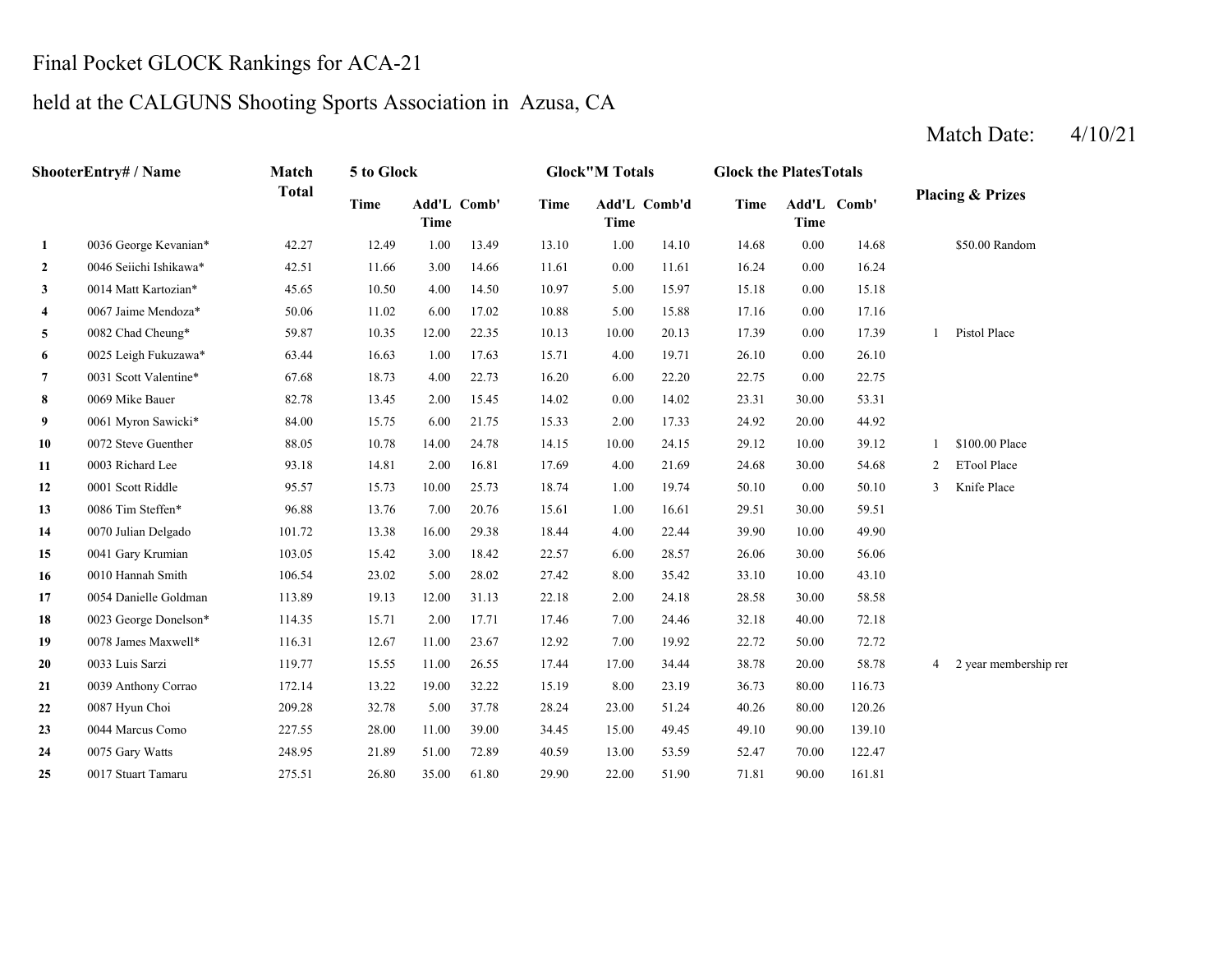## Final Stock MOS Rankings for ACA-21

## held at the CALGUNS Shooting Sports Association in Azusa, CA

#### **2**2 0057 Stephanie Nguyen-Lieu 54.74 19.79 2.00 21.79 18.50 1.00 19.50 13.45 0.00 13.45 1 \$100.00 Place **3**3 0043 Tim Steffen\* 62.44 18.65 2.00 20.65 19.58 3.00 22.58 19.21 0.00 19.21 **4**0062 Myron Sawicki\* 75.85 22.38 5.00 27.38 18.55 13.00 31.55 16.92 **5** 3.00 18.54 0024 George Donelson\* 76.85 21.51 4.00 25.51 19.80 22.80 10.00 28.54 1 \$50.00 Random **6** 0.00 26.39 0026 Leigh Fukuzawa\* 78.57 26.53 2.00 28.53 23.65 23.65 0.00 26.39 **7** 14.00 19.03 0079 James Maxwell\* 80.34 16.76 16.00 32.76 14.55 28.55 0.00 19.03 **8**0059 Nic Cheung 20.19 26.26 8.00 34.26 23.70 5.00 28.70 27.23 **9**0064 Jim Hallas 103.62 19.65 18.00 37.65 19.02 25.00 44.02 21.95 **10** 15.00 29.28 0038 Sean Hughes 121.88 24.82 32.00 56.82 20.78 35.78 0.00 29.28 **11**1 0029 Larry Bocock 138.74 25.76 46.00 71.76 27.67 7.00 34.67 32.31 0.00 32.31 **12** 36.00 29.08 0020 Teri Patterson 148.67 18.81 34.00 52.81 20.78 56.78 10.00 39.08 **13ShooterEntry# / Name Match Total 5 to Glock Glock"M Totals Glock the PlatesTotals Placing & Prizes Time Add'L Time Comb' Time Add'L Comb'd Time Add'L Time Time Comb' 1**0015 Matt Kartozian\* 49.09 17.13 1.00 18.13 16.08 1.00 17.08 13.88 0.00 13.88 1 \$100.00 Place 0.00 16.92 5 2 year membership ren 0059 Nic Cheung 90.19 26.26 8.00 34.26 23.70 28.70 0.00 27.23 2 ETool Place 0064 Jim Hallas 103.62 19.65 18.00 37.65 19.02 44.02 0.00 21.95 3 Knife Place

3 0018 Jim Patterson 171.71 28.75 21.00 49.75 25.49 24.00 49.49 42.47 30.00 72.47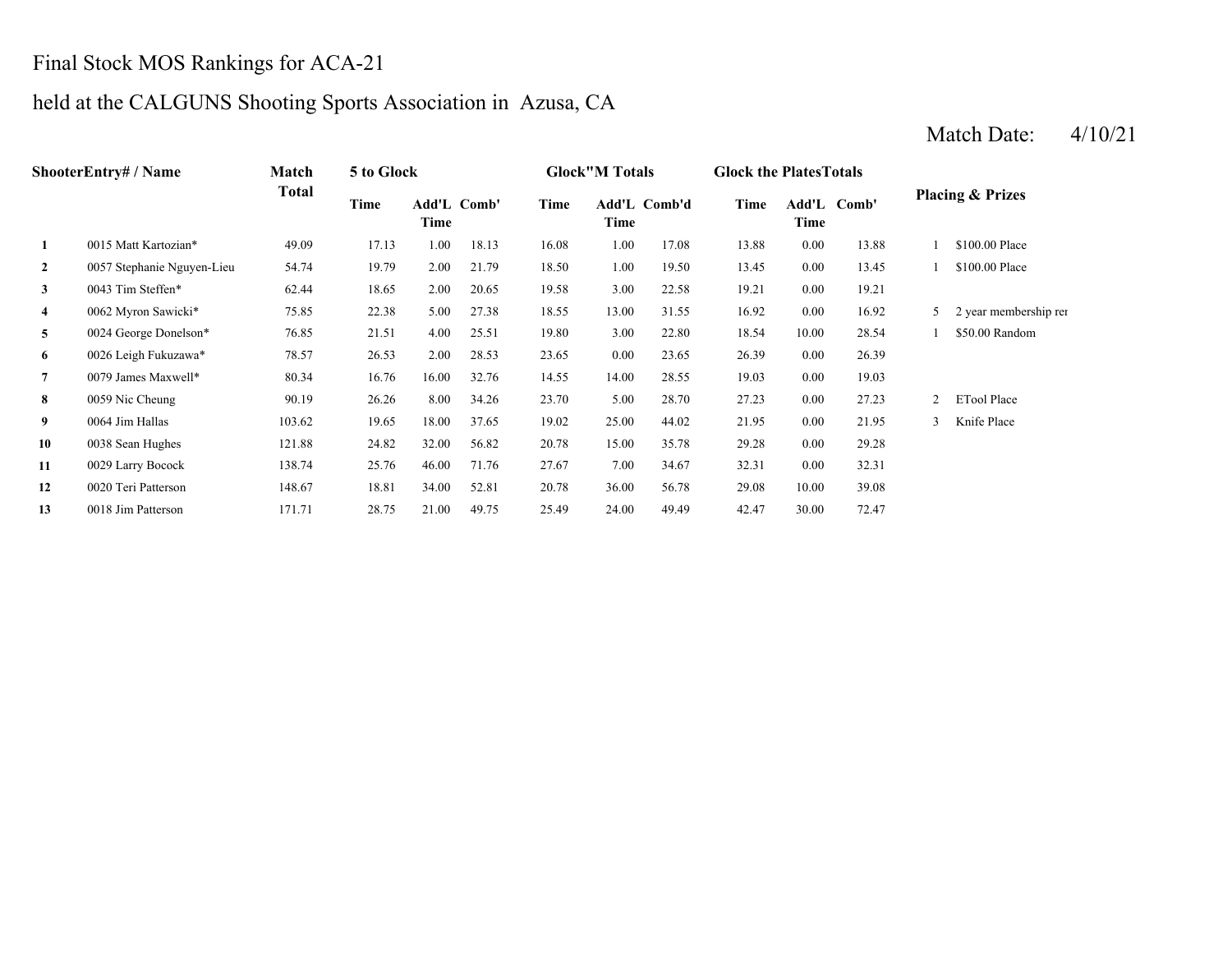#### **Final Team Rankings for the GGSM-ACA-21**

#### **held at the CALGUNS Shooting Sports Association in Azusa, CA**

Match Date: 4/10/21

**Competition**

| <b>Standing</b> | Score | <b>Team Name</b> | <b>Team Members</b> |
|-----------------|-------|------------------|---------------------|
|                 |       |                  |                     |

1 941.07 Heliconia Handgun Hotties Veronica Kubat , Michelle Smith , Jules Gehring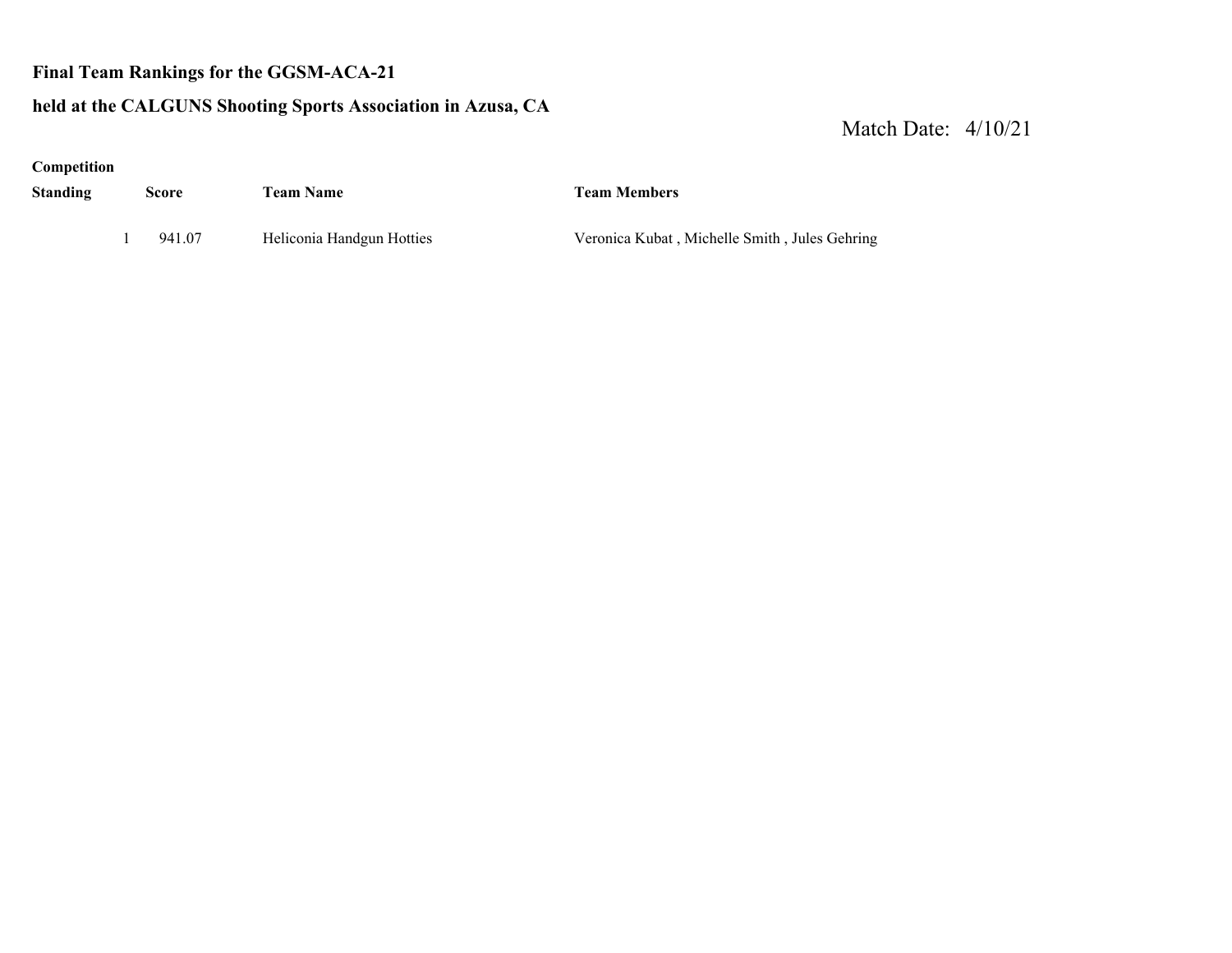**The following scores have not been included in the above results due to administrative issues or scoring errors Please call the GSSF office (770) 437-4718 as soon as possible for further clarification. Thank you.**

**Shooters who did not finish the match...**

**Shooters who did not show**

**0**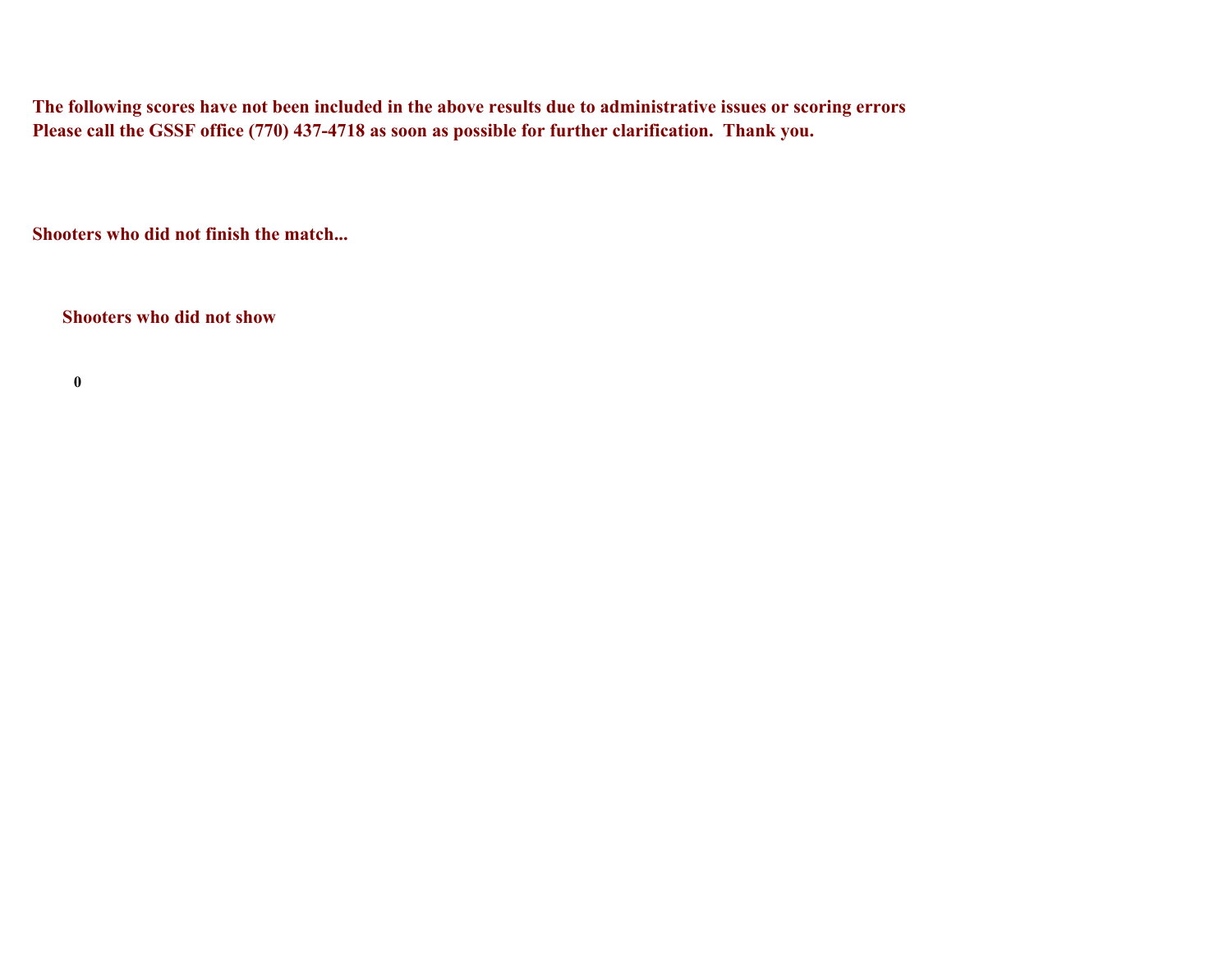### Final Civilian Rankings for the GLOCK West Coast Challenge VI

| ShooterEntry# / Name |                          | Match  | 5 to Glock Totals |       |              |       | <b>Glock"M Totals</b> |              |       | <b>Glock the PlatesTotals</b> |              |                             |                      |
|----------------------|--------------------------|--------|-------------------|-------|--------------|-------|-----------------------|--------------|-------|-------------------------------|--------------|-----------------------------|----------------------|
|                      |                          | Total  | Time              | Time  | Add'L Comb'd | Time  | Time                  | Add'L Comb'd | Time  | Time                          | Add'L Comb'd | <b>Placing &amp; Prizes</b> | <b>Categories</b>    |
| -1                   | 0293 Mike Bauer          | 67.78  | 17.95             | 6.00  | 23.95        | 20.91 | 5.00                  | 25.91        | 17.92 | 0.00                          | 17.92        | 1 Pistol Place              |                      |
| $\overline{2}$       | 0185 Fabio Spinella      | 73.44  | 17.48             | 11.00 | 28.48        | 17.79 | 11.00                 | 28.79        | 16.17 | 0.00                          | 16.17        | 100 Place<br>$\overline{2}$ |                      |
| 3                    | 0306 Len Paris           | 77.57  | 22.55             | 12.00 | 34.55        | 19.02 | 4.00                  | 23.02        | 20.00 | 0.00                          | 20.00        | 3 75 Place                  |                      |
| $\overline{\bf{4}}$  | 0225 Willie Zarth        | 78.07  | 24.84             | 5.00  | 29.84        | 20.91 | 2.00                  | 22.91        | 25.32 | 0.00                          | 25.32        |                             |                      |
| 5                    | 0194 John Binder         | 79.18  | 22.54             | 9.00  | 31.54        | 20.92 | 7.00                  | 27.92        | 19.72 | 0.00                          | 19.72        |                             |                      |
| 6                    | 0196 Rudolph Singleterry | 86.77  | 22.98             | 6.00  | 28.98        | 22.14 | 11.00                 | 33.14        | 24.65 | 0.00                          | 24.65        |                             |                      |
| $7\phantom{.0}$      | 0026 Keith Hollar        | 94.90  | 24.10             | 10.00 | 34.10        | 22.54 | 7.00                  | 29.54        | 31.26 | 0.00                          | 31.26        | 50 Random                   |                      |
| 8                    | 0128 Larry Bocock        | 97.46  | 24.29             | 3.00  | 27.29        | 27.11 | 13.00                 | 40.11        | 30.06 | 0.00                          | 30.06        | 75 Super Senior             | Super Senior         |
| -9                   | 0089 Richard Petersen    | 101.61 | 29.35             | 7.00  | 36.35        | 25.83 | 11.00                 | 36.83        | 28.43 | 0.00                          | 28.43        |                             | Super Senior         |
| 10                   | 0111 Teri Patterson      | 104.47 | 17.82             | 34.00 | 51.82        | 20.44 | 3.00                  | 23.44        | 29.21 | 0.00                          | 29.21        | 75 Adult Female             | Adult Female, Senior |
| 10                   |                          | 104.47 | 17.82             | 34.00 | 51.82        | 20.44 | 3.00                  | 23.44        | 29.21 | 0.00                          | 29.21        | 75 Senior                   | Adult Female, Senior |
| 11                   | 0314 Ryan Paules         | 109.07 | 26.70             | 11.00 | 37.70        | 32.23 | 14.00                 | 46.23        | 25.14 | 0.00                          | 25.14        |                             |                      |
| 12                   | 0070 Joshua Riley        | 111.07 | 22.19             | 17.00 | 39.19        | 21.77 | 18.00                 | 39.77        | 32.11 | 0.00                          | 32.11        |                             |                      |
| 13                   | 0152 Kirk Beasley        | 111.59 | 32.13             | 9.00  | 41.13        | 29.24 | 2.00                  | 31.24        | 39.22 | 0.00                          | 39.22        |                             | Senior               |
| 14                   | 0207 Michael Walters     | 113.58 | 25.15             | 21.00 | 46.15        | 22.62 | 13.00                 | 35.62        | 31.81 | 0.00                          | 31.81        |                             |                      |
| 15                   | 0055 Phil Cowan          | 113.83 | 30.76             | 10.00 | 40.76        | 25.12 | 23.00                 | 48.12        | 24.95 | 0.00                          | 24.95        |                             | Super Senior         |
| 16                   | 0135 Giovanni Alora      | 114.99 | 25.22             | 11.00 | 36.22        | 21.77 | 11.00                 | 32.77        | 36.00 | 10.00                         | 46.00        |                             |                      |
| 17                   | 0318 Gabby Mendoza       | 116.06 | 31.35             | 17.00 | 48.35        | 26.18 | 10.00                 | 36.18        | 31.53 | 0.00                          | 31.53        |                             | <b>Adult Female</b>  |
| 18                   | 0177 Gary Krumian        | 119.55 | 24.69             | 17.00 | 41.69        | 25.07 | 24.00                 | 49.07        | 28.79 | 0.00                          | 28.79        |                             |                      |
| 19                   | 0017 Robin Merrill       | 123.97 | 33.21             | 7.00  | 40.21        | 35.64 | 6.00                  | 41.64        | 32.12 | 10.00                         | 42.12        |                             | <b>Adult Female</b>  |
| 20                   | 0188 Daniel Jose         | 130.28 | 22.91             | 29.00 | 51.91        | 22.80 | 25.00                 | 47.80        | 30.57 | 0.00                          | 30.57        |                             |                      |
| 21                   | 0189 Hakam Halabi        | 134.41 | 19.24             | 39.00 | 58.24        | 20.10 | 17.00                 | 37.10        | 29.07 | 10.00                         | 39.07        |                             |                      |
| 22                   | 0251 William Valdez      | 137.34 | 27.90             | 17.00 | 44.90        | 22.70 | 16.00                 | 38.70        | 53.74 | 0.00                          | 53.74        |                             |                      |
| 23                   | 0103 Tom Nguyen          | 139.16 | 39.21             | 10.00 | 49.21        | 32.29 | 11.00                 | 43.29        | 36.66 | 10.00                         | 46.66        |                             |                      |
| 24                   | 0042 Scott Riddle        | 139.89 | 26.76             | 12.00 | 38.76        | 32.29 | 16.00                 | 48.29        | 52.84 | 0.00                          | 52.84        |                             | Senior               |
| 25                   | 0296 Julian Delgado      | 142.15 | 33.43             | 35.00 | 68.43        | 25.49 | 27.00                 | 52.49        | 21.23 | 0.00                          | 21.23        |                             |                      |
| 26                   | 0006 Mark Ogaz           | 142.76 | 27.96             | 30.00 | 57.96        | 32.23 | 15.00                 | 47.23        | 37.57 | 0.00                          | 37.57        |                             |                      |
| 27                   | 0029 William Chow        | 148.09 | 27.55             | 51.00 | 78.55        | 30.26 | 10.00                 | 40.26        | 29.28 | 0.00                          | 29.28        |                             | Senior               |
| 28                   | 0265 Lucas Ellin         | 156.04 | 28.19             | 30.00 | 58.19        | 30.45 | 12.00                 | 42.45        | 45.40 | 10.00                         | 55.40        |                             |                      |
| 29                   | 0212 Jacob Rascon        | 156.37 | 43.35             | 7.00  | 50.35        | 51.22 | 6.00                  | 57.22        | 48.80 | 0.00                          | 48.80        |                             |                      |
| 30                   | 0258 Daniel Barcelles    | 159.63 | 42.57             | 12.00 | 54.57        | 33.34 | 11.00                 | 44.34        | 50.72 | 10.00                         | 60.72        |                             | Senior               |
| 31                   | 0050 Craig Briers        | 161.78 | 29.27             | 42.00 | 71.27        | 30.98 | 11.00                 | 41.98        | 38.53 | 10.00                         | 48.53        |                             |                      |
| 32                   | 0181 Bobbie Orr          | 165.13 | 29.85             | 45.00 | 74.85        | 29.95 | 25.00                 | 54.95        | 35.33 | 0.00                          | 35.33        |                             | Adult Female, Senior |
| 33                   | 0235 Hannah Smith        | 166.18 | 36.47             | 24.00 | 60.47        | 38.11 | 28.00                 | 66.11        | 39.60 | 0.00                          | 39.60        |                             | <b>Adult Female</b>  |
| 34                   | 0053 Gary Bancroft       | 166.61 | 26.80             | 34.00 | 60.80        | 27.11 | 14.00                 | 41.11        | 54.70 | 10.00                         | 64.70        |                             | Super Senior         |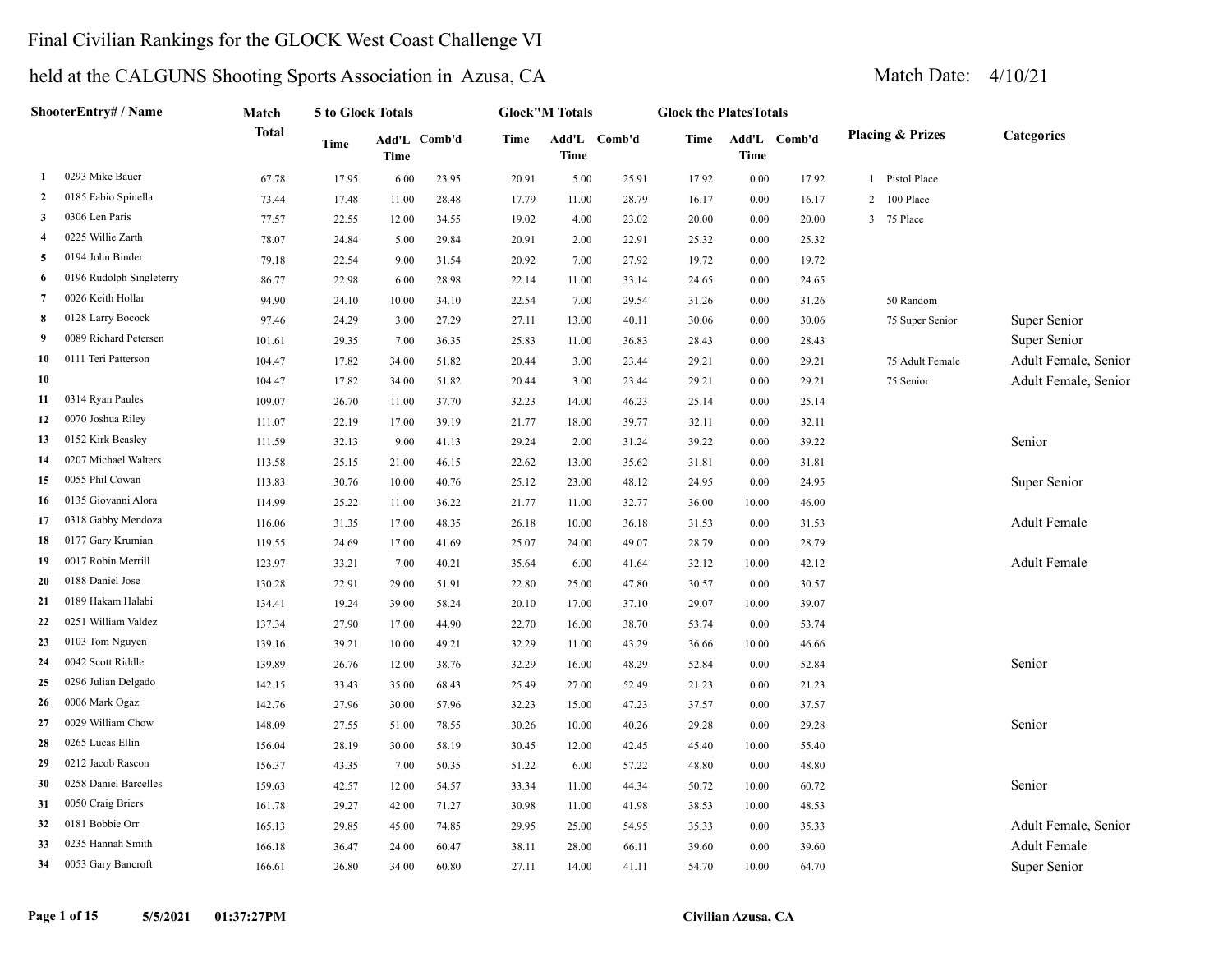| ShooterEntry# / Name |                           | Match        | 5 to Glock Totals |        |              | <b>Glock</b> "M Totals |               |        | <b>Glock the PlatesTotals</b> |             |              |                             |                            |
|----------------------|---------------------------|--------------|-------------------|--------|--------------|------------------------|---------------|--------|-------------------------------|-------------|--------------|-----------------------------|----------------------------|
|                      |                           | <b>Total</b> | <b>Time</b>       | Time   | Add'L Comb'd | Time                   | Add'L<br>Time | Comb'd | Time                          | <b>Time</b> | Add'L Comb'd | <b>Placing &amp; Prizes</b> | Categories                 |
| 35                   | 0080 Nicholli Gan         | 166.68       | 36.25             | 22.00  | 58.25        | 39.52                  | 23.00         | 62.52  | 45.91                         | 0.00        | 45.91        |                             |                            |
| 36                   | 0032 Patricia Linares     | 168.69       | 26.98             | 27.00  | 53.98        | 29.57                  | 38.00         | 67.57  | 47.14                         | 0.00        | 47.14        |                             | <b>Adult Female</b>        |
| 37                   | 0233 Kim Johnson          | 171.84       | 34.10             | 24.00  | 58.10        | 30.42                  | 32.00         | 62.42  | 51.32                         | 0.00        | 51.32        |                             | Adult Female, Senior       |
| 38                   | 0222 Justin Wohlwend      | 172.15       | 44.53             | 30.00  | 74.53        | 38.57                  | 24.00         | 62.57  | 35.05                         | 0.00        | 35.05        |                             |                            |
| 39                   | 0047 Jeff Pine            | 175.97       | 34.26             | 33.00  | 67.26        | 37.72                  | 13.00         | 50.72  | 47.99                         | 10.00       | 57.99        |                             | Super Senior               |
| 40                   | 0232 Ricky Sze            | 177.12       | 32.52             | 43.00  | 75.52        | 30.35                  | 16.00         | 46.35  | 55.25                         | 0.00        | 55.25        |                             |                            |
| 41                   | 0104 Richard Nishimuro    | 177.81       | 25.42             | 18.00  | 43.42        | 25.73                  | 21.00         | 46.73  | 47.66                         | 40.00       | 87.66        |                             |                            |
| 42                   | 0101 Ralph Belcher        | 178.28       | 24.40             | 35.00  | 59.40        | 29.84                  | 33.00         | 62.84  | 56.04                         | 0.00        | 56.04        |                             | Super Senior               |
| 43                   | 0325 Sonya Slezak         | 178.86       | 18.52             | 106.00 | 124.52       | 24.11                  | 9.00          | 33.11  | 21.23                         | 0.00        | 21.23        |                             | <b>Adult Female</b>        |
| 44                   | 0025 Everett Hollar       | 179.02       | 46.10             | 36.00  | 82.10        | 39.54                  | 14.00         | 53.54  | 43.38                         | 0.00        | 43.38        |                             | Super Senior               |
| 45                   | 0253 Ghaith Halabi        | 189.07       | 14.91             | 92.00  | 106.91       | 18.38                  | 5.00          | 23.38  | 28.78                         | 30.00       | 58.78        |                             |                            |
| 46                   | 0276 Jason Stauffer       | 195.47       | 25.19             | 38.00  | 63.19        | 25.54                  | 29.00         | 54.54  | 77.74                         | 0.00        | 77.74        |                             |                            |
| 47                   | 0317 Kim Knoell           | 197.93       | 59.73             | 12.00  | 71.73        | 49.23                  | 20.00         | 69.23  | 56.97                         | 0.00        | 56.97        | 50 Random                   | <b>Adult Female</b>        |
| 48                   | 0068 Sean Riley           | 202.05       | 31.54             | 41.00  | 72.54        | 33.71                  | 28.00         | 61.71  | 47.80                         | 20.00       | 67.80        | 75 Junior Male              | Junior Male                |
| 49                   | 0195 Marcus Como          | 203.17       | 40.94             | 15.00  | 55.94        | 46.64                  | 17.00         | 63.64  | 63.59                         | 20.00       | 83.59        |                             |                            |
| 50                   | 0083 Michael Garcia       | 205.44       | 29.20             | 74.00  | 103.20       | 30.08                  | 15.00         | 45.08  | 57.16                         | 0.00        | 57.16        |                             |                            |
| 51                   | 0023 Stephanie Williams   | 207.42       | 66.30             | 3.00   | 69.30        | 67.39                  | 20.00         | 87.39  | 50.73                         | 0.00        | 50.73        |                             | <b>Adult Female</b>        |
| 52                   | 0106 Alan Wolmer          | 207.96       | 22.59             | 59.00  | 81.59        | 29.54                  | 6.00          | 35.54  | 60.83                         | 30.00       | 90.83        |                             |                            |
| 53                   | 0086 Michelle Smith       | 208.87       | 49.15             | 61.00  | 110.15       | 31.57                  | 24.00         | 55.57  | 43.15                         | 0.00        | 43.15        |                             | <b>Adult Female</b>        |
| 54                   | 0015 Dennis Waters        | 209.87       | 40.62             | 27.00  | 67.62        | 33.72                  | 8.00          | 41.72  | 50.53                         | 50.00       | 100.53       |                             | Senior                     |
| 55                   | 0278 Rick Hooper          | 209.96       | 20.78             | 92.00  | 112.78       | 25.08                  | 38.00         | 63.08  | 34.10                         | 0.00        | 34.10        |                             |                            |
| 56                   | 0077 Faraz Valaie         | 211.01       | 39.05             | 9.00   | 48.05        | 40.14                  | 30.00         | 70.14  | 62.82                         | 30.00       | 92.82        |                             |                            |
| 57                   | 0304 Kevin Sakamoto       | 216.84       | 50.58             | 13.00  | 63.58        | 58.72                  | 23.00         | 81.72  | 71.54                         | 0.00        | 71.54        |                             |                            |
| 58                   | 0009 Peggy Grangetto      | 217.58       | 51.62             | 29.00  | 80.62        | 50.59                  | 14.00         | 64.59  | 72.37                         | 0.00        | 72.37        |                             | Adult Female, Super Senior |
| 59                   | 0282 Bryan Fletchall      | 224.75       | 33.18             | 33.00  | 66.18        | 33.21                  | 11.00         | 44.21  | 54.36                         | 60.00       | 114.36       |                             |                            |
| 60                   | 0269 Alex Zarth           | 227.32       | 44.33             | 30.00  | 74.33        | 35.28                  | 31.00         | 66.28  | 56.71                         | 30.00       | 86.71        |                             |                            |
| 61                   | 0174 Tom Emick            | 230.21       | 37.00             | 32.00  | 69.00        | 34.74                  | 15.00         | 49.74  | 61.47                         | 50.00       | 111.47       | 50 Random                   | Senior                     |
| 62                   | 0305 Ponlork Den          | 264.19       | 52.32             | 35.00  | 87.32        | 55.51                  | 14.00         | 69.51  | 87.36                         | 20.00       | 107.36       |                             |                            |
| 63                   | 0229 Julius Burgos        | 264.66       | 34.74             | 38.00  | 72.74        | 42.41                  | 42.00         | 84.41  | 57.51                         | 50.00       | 107.51       |                             |                            |
| 64                   | 0067 Teamir Sweeney       | 269.17       | 71.96             | 16.00  | 87.96        | 51.66                  | 7.00          | 58.66  | 72.55                         | 50.00       | 122.55       |                             |                            |
| 65                   | 0132 Sebastian Alora      | 269.45       | 31.18             | 42.00  | 73.18        | 42.79                  | 64.00         | 106.79 | 69.48                         | 20.00       | 89.48        |                             | Junior Male                |
| 66                   | 0004 Peggy Ogaz           | 272.26       | 44.77             | 34.00  | 78.77        | 35.82                  | 43.00         | 78.82  | 74.67                         | 40.00       | 114.67       |                             | Adult Female               |
| 67                   | 0173 Veronica Kubat       | 276.46       | 36.98             | 16.00  | 52.98        | 36.88                  | 10.00         | 46.88  | 106.60                        | 70.00       | 176.60       |                             | Adult Female, Senior       |
| 68                   | 0291 Sean Laghaei         | 281.51       | 25.35             | 63.00  | 88.35        | 23.11                  | 63.00         | 86.11  | 47.05                         | 60.00       | 107.05       |                             | Junior Male                |
| 69                   | 0108 Stuart Tamaru        | 289.01       | 43.44             | 45.00  | 88.44        | 45.13                  | 14.00         | 59.13  | 91.44                         | 50.00       | 141.44       |                             | Senior                     |
| 70                   | 0219 Terrence Van Ausdall | 290.11       | 24.91             | 72.00  | 96.91        | 28.60                  | 32.00         | 60.60  | 62.60                         | 70.00       | 132.60       |                             | Senior                     |
| 71                   | 0099 Ghanshyam Patel      | 302.27       | 30.62             | 49.00  | 79.62        | 35.01                  | 48.00         | 83.01  | 69.64                         | 70.00       | 139.64       |                             |                            |
| 72                   | 0097 Keith Cotant         | 306.23       | 28.14             | 30.00  | 58.14        | 31.22                  | 49.00         | 80.22  | 87.87                         | 80.00       | 167.87       |                             |                            |
| 73                   | 0040 Michael O'Connell    | 322.24       | 31.60             | 64.00  | 95.60        | 41.96                  | 52.00         | 93.96  | 92.68                         | 40.00       | 132.68       |                             |                            |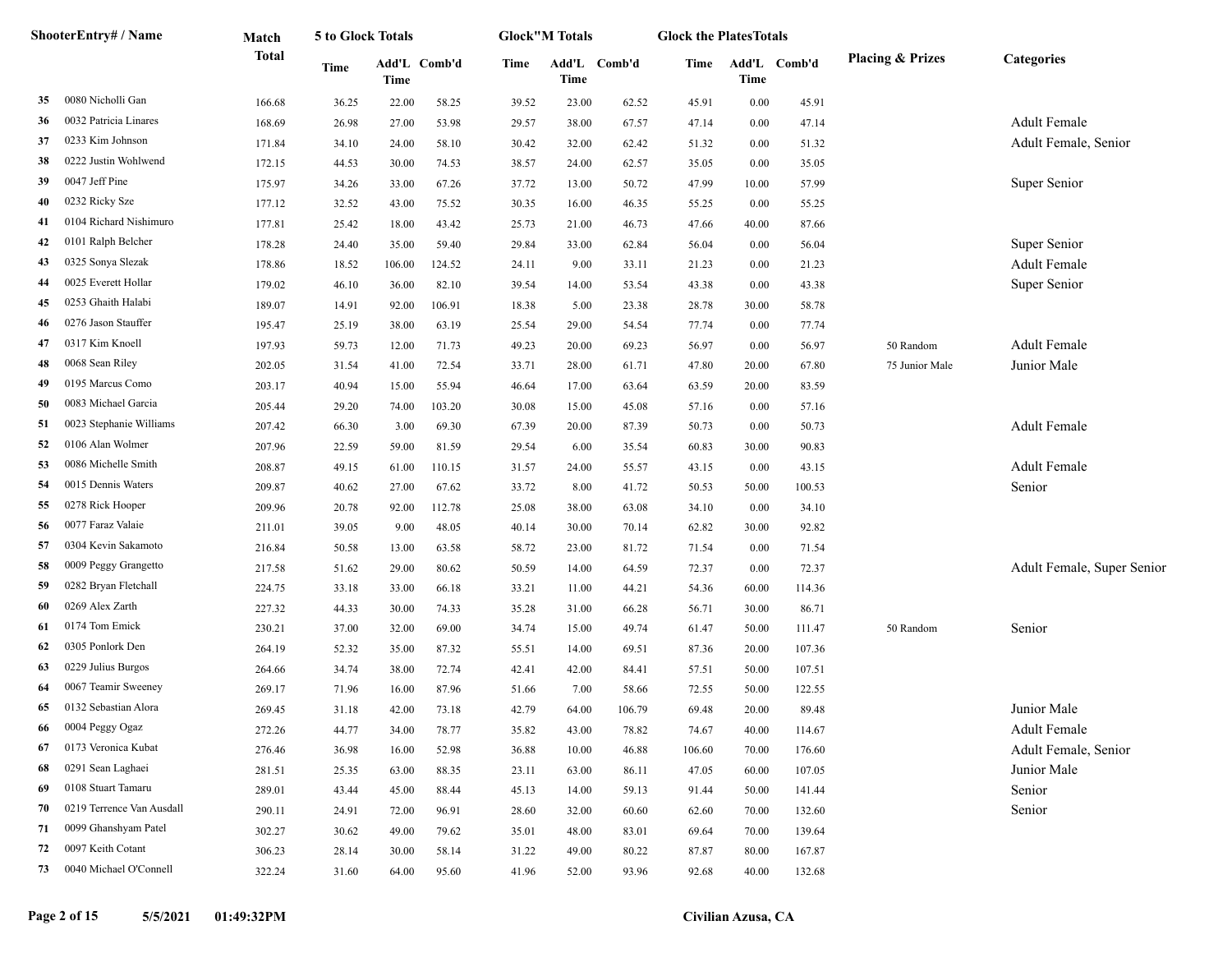| <b>ShooterEntry# / Name</b> |                                 | Match        |             | <b>5 to Glock Totals</b> |              | <b>Glock</b> "M Totals |                      | <b>Glock the Plates Totals</b> |             |        |              |                                           |                      |
|-----------------------------|---------------------------------|--------------|-------------|--------------------------|--------------|------------------------|----------------------|--------------------------------|-------------|--------|--------------|-------------------------------------------|----------------------|
|                             | 0088 Sergio Rodriguez<br>329.02 | <b>Total</b> | <b>Time</b> | <b>Time</b>              | Add'L Comb'd | Time                   | Add'L<br><b>Time</b> | Comb'd                         | <b>Time</b> | Time   | Add'L Comb'd | <b>Placing &amp; Prizes</b>               | <b>Categories</b>    |
| 74                          |                                 |              | 28.68       | 97.00                    | 125.68       | 34.64                  | 103.00               | 137.64                         | 45.70       | 20.00  | 65.70        |                                           |                      |
| 75                          | 0280 Stuart Goldberg            | 339.09       | 25.89       | 74.00                    | 99.89        | 36.48                  | 102.00               | 138.48                         | 60.72       | 40.00  | 100.72       |                                           |                      |
| 76                          | 0020 David Bakshandeh           | 350.03       | 29.91       | 89.00                    | 118.91       | 32.44                  | 52.00                | 84.44                          | 66.68       | 80.00  | 146.68       |                                           |                      |
| 77                          | 0002 Calvin Kou                 | 360.48       | 20.33       | 74.00                    | 94.33        | 20.56                  | 60.00                | 80.56                          | 75.59       | 110.00 | 185.59       |                                           |                      |
| 78                          | 0303 Jessica Falcon             | 377.44       | 48.73       | 71.00                    | 119.73       | 40.60                  | 40.00                | 80.60                          | 87.11       | 90.00  | 177.11       |                                           | <b>Adult Female</b>  |
| 79                          | 0309 Brianna Bailey             | 391.13       | 37.38       | 44.00                    | 81.38        | 41.75                  | 42.00                | 83.75                          | 96.00       | 130.00 | 226.00       | 75 Junior Female                          | Junior Female        |
| 80                          | 0210 Johnathan Case             | 401.76       | 53.99       | 23.00                    | 76.99        | 36.56                  | 110.00               | 146.56                         | 78.21       | 100.00 | 178.21       |                                           |                      |
| 81                          | 0283 Ronald Taber               | 410.11       | 41.20       | 37.00                    | 78.20        | 43.69                  | 60.00                | 103.69                         | 98.22       | 130.00 | 228.22       |                                           | Senior               |
| 82                          | 0268 Hai Le                     | 413.76       | 46.46       | 102.00                   | 148.46       | 44.94                  | 64.00                | 108.94                         | 96.36       | 60.00  | 156.36       |                                           |                      |
| 83                          | 0010 Griffin Lee                | 423.38       | 53.62       | 41.00                    | 94.62        | 63.58                  | 53.00                | 116.58                         | 92.18       | 120.00 | 212.18       |                                           |                      |
| 84                          | 0316 Henry Kwee                 | 431.33       | 42.10       | 60.00                    | 102.10       | 60.17                  | 52.00                | 112.17                         | 97.06       | 120.00 | 217.06       |                                           |                      |
| 85                          | 0275 Rebecca Charlton           | 436.76       | 61.76       | 42.00                    | 103.76       | 87.04                  | 23.00                | 110.04                         | 142.96      | 80.00  | 222.96       | Pistol Random                             | <b>Adult Female</b>  |
| 86                          | 0217 Christopher Welker         | 442.77       | 20.69       | 111.00                   | 131.69       | 26.19                  | 144.00               | 170.19                         | 80.89       | 60.00  | 140.89       |                                           |                      |
| 87                          | 0311 Robert Perez               | 453.87       | 33.87       | 120.00                   | 153.87       | 34.61                  | 93.00                | 127.61                         | 92.39       | 80.00  | 172.39       |                                           | Senior               |
| 88                          | 0234 Derrick Williams           | 463.27       | 54.43       | 71.00                    | 125.43       | 55.56                  | 45.00                | 100.56                         | 117.28      | 120.00 | 237.28       | Pistol Membership Promo<br>$\overline{4}$ | Senior               |
| 89                          | 0231 Gary Sze                   | 472.76       | 42.59       | 44.00                    | 86.59        | 49.17                  | 82.00                | 131.17                         | 135.00      | 120.00 | 255.00       |                                           |                      |
| 90                          | 0087 Jules Gehring              | 481.83       | 40.25       | 56.00                    | 96.25        | 59.37                  | 111.00               | 170.37                         | 165.21      | 50.00  | 215.21       |                                           | Adult Female, Senior |
| 91                          | 0168 Michael Hollomon Jr        | 496.32       | 84.89       | 26.00                    | 110.89       | 46.33                  | 59.00                | 105.33                         | 190.10      | 90.00  | 280.10       |                                           | Senior               |
| 92                          | 0199 Jack Holt                  | 534.78       | 52.89       | 93.00                    | 145.89       | 68.87                  | 89.00                | 157.87                         | 101.02      | 130.00 | 231.02       | 2 year membership renew                   |                      |
| 93                          | 0223 Jerry Taiamantes           | 594.11       | 42.63       | 132.00                   | 174.63       | 51.20                  | 50.00                | 101.20                         | 98.28       | 220.00 | 318.28       |                                           |                      |
| 94                          | 0171 Nina Franqui-Hollomon      | 662.80       | 74.92       | 98.00                    | 172.92       | 52.80                  | 78.00                | 130.80                         | 229.08      | 130.00 | 359.08       |                                           | Adult Female, Senior |
| 95                          | 0246 Peter Bueras               | 685.07       | 299.97      | 300.00                   | 599.97       | 28.26                  | 20.00                | 48.26                          | 36.84       | 0.00   | 36.84        |                                           |                      |
| 96                          | 0230 Juris Burgos               | 973.87       | 49.30       | 142.00                   | 191.30       | 56.61                  | 86.00                | 142.61                         | 399.96      | 240.00 | 639.96       |                                           | <b>Adult Female</b>  |
|                             |                                 |              |             |                          |              |                        |                      |                                |             |        |              |                                           |                      |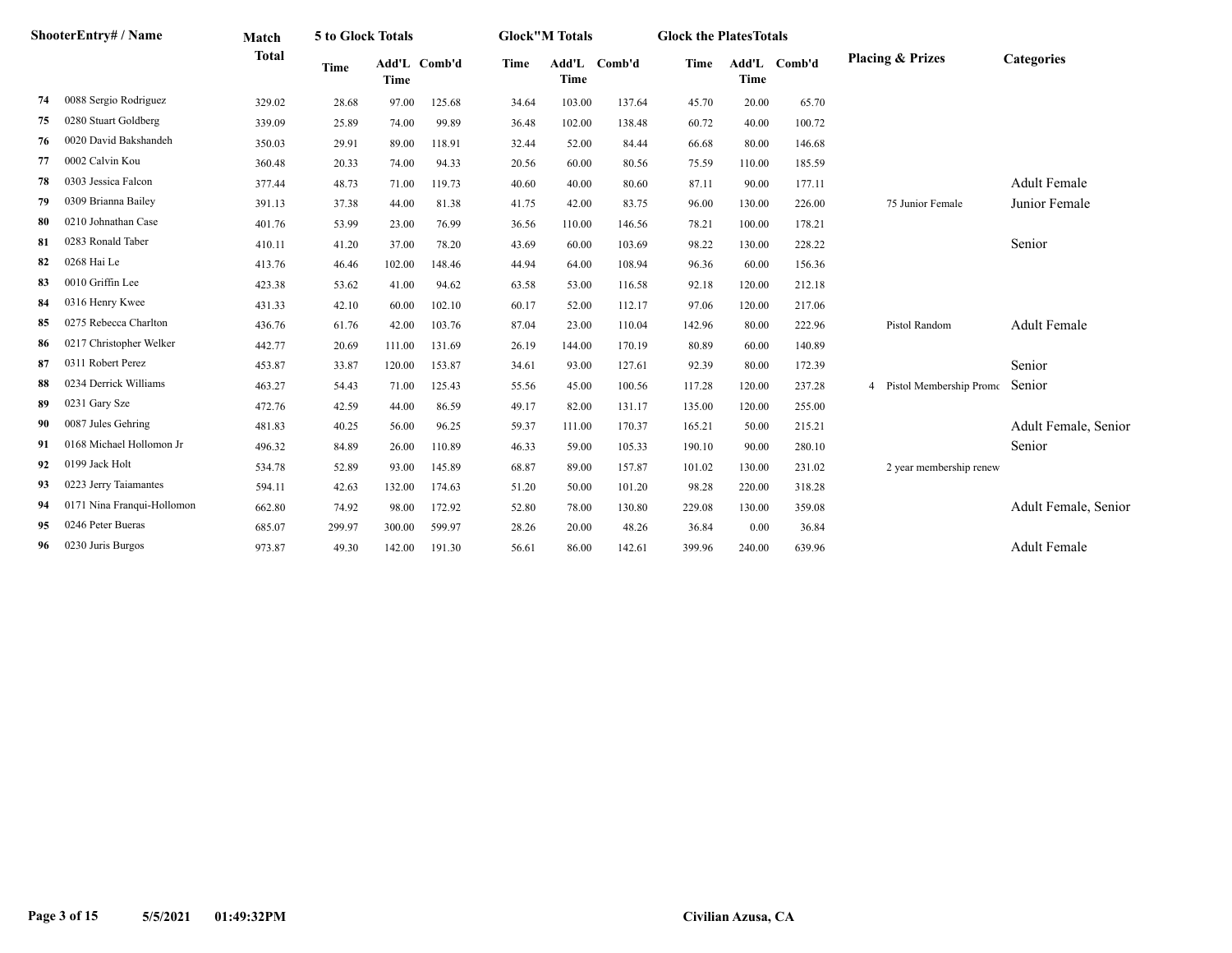### Final Competition Rankings for the GLOCK West Coast Challenge VI

|                | ShooterEntry# / Name   | Match        | 5 to Glock Totals |             |              |       | <b>Glock"M Totals</b> |              | <b>Glock the PlatesTotals</b> |       |              |                             |
|----------------|------------------------|--------------|-------------------|-------------|--------------|-------|-----------------------|--------------|-------------------------------|-------|--------------|-----------------------------|
|                |                        | <b>Total</b> | Time              | <b>Time</b> | Add'L Comb'd | Time  | <b>Time</b>           | Add'L Comb'd | Time                          | Time  | Add'L Comb'd | <b>Placing &amp; Prizes</b> |
| 1              | 0159 Seiichi Ishikawa* | 46.73        | 17.42             | 0.00        | 17.42        | 15.27 | $0.00\,$              | 15.27        | 14.04                         | 0.00  | 14.04        | 1 Pistol MatchMeister       |
| $\mathbf{2}$   | 0092 Matt Kartozian*   | 51.60        | 17.19             | 3.00        | 20.19        | 16.05 | 2.00                  | 18.05        | 13.36                         | 0.00  | 13.36        | 1 Pistol Place              |
| 3              | 0287 Jaime Mendoza*    | 56.46        | 19.48             | 1.00        | 20.48        | 13.00 | 9.00                  | 22.00        | 13.98                         | 0.00  | 13.98        |                             |
| $\overline{4}$ | 0295 Mike Bauer        | 62.77        | 16.62             | 9.00        | 25.62        | 17.29 | 5.00                  | 22.29        | 14.86                         | 0.00  | 14.86        | 1 Pistol Place              |
| 5              | 0048 Yilip Kang*       | 64.71        | 15.10             | 13.00       | 28.10        | 16.91 | 6.00                  | 22.91        | 13.70                         | 0.00  | 13.70        | 2 year membership renew     |
| 6              | 0114 George Donelson*  | 66.30        | 24.96             | 1.00        | 25.96        | 23.54 | 0.00                  | 23.54        | 16.80                         | 0.00  | 16.80        |                             |
| 7              | 0261 Myron Sawicki*    | 67.06        | 21.52             | 5.00        | 26.52        | 20.26 | 6.00                  | 26.26        | 14.28                         | 0.00  | 14.28        |                             |
| 8              | 0203 Shelton Chun*     | 74.82        | 21.26             | 11.00       | 32.26        | 19.29 | 5.00                  | 24.29        | 18.27                         | 0.00  | 18.27        |                             |
| 9              | 0226 Willie Zarth      | 81.36        | 26.55             | 2.00        | 28.55        | 27.03 | 1.00                  | 28.03        | 24.78                         | 0.00  | 24.78        | 100 Place<br>$\overline{2}$ |
| 10             | 0136 Giovanni Alora    | 82.04        | 22.36             | 6.00        | 28.36        | 24.79 | 1.00                  | 25.79        | 27.89                         | 0.00  | 27.89        | 75 Place<br>3               |
| 11             | 0037 Robert Sterling*  | 82.97        | 23.43             | 6.00        | 29.43        | 21.99 | 7.00                  | 28.99        | 24.55                         | 0.00  | 24.55        |                             |
| 12             | 0125 Mark Lan*         | 85.34        | 19.79             | 8.00        | 27.79        | 17.15 | 20.00                 | 37.15        | 20.40                         | 0.00  | 20.40        |                             |
| 13             | 0272 Jim Hallas        | 87.74        | 19.16             | 21.00       | 40.16        | 19.25 | 7.00                  | 26.25        | 21.33                         | 0.00  | 21.33        |                             |
| 14             | 0145 Scott Valentine*  | 90.18        | 18.83             | 30.00       | 48.83        | 16.67 | 7.00                  | 23.67        | 17.68                         | 0.00  | 17.68        |                             |
| 15             | 0153 Kirk Beasley      | 90.77        | 29.84             | 2.00        | 31.84        | 29.36 | 5.00                  | 34.36        | 24.57                         | 0.00  | 24.57        |                             |
| 16             | 0329 Anthony Chan      | 93.22        | 24.97             | 13.00       | 37.97        | 23.26 | 13.00                 | 36.26        | 18.99                         | 0.00  | 18.99        |                             |
| 17             | 0178 Gary Krumian      | 100.09       | 22.93             | 4.00        | 26.93        | 23.92 | 16.00                 | 39.92        | 33.24                         | 0.00  | 33.24        |                             |
| 18             | 0043 Scott Riddle      | 101.06       | 28.14             | 8.00        | 36.14        | 27.29 | 8.00                  | 35.29        | 29.63                         | 0.00  | 29.63        |                             |
| 19             | 0266 Lucas Ellin       | 101.33       | 27.45             | 8.00        | 35.45        | 25.97 | 11.00                 | 36.97        | 28.91                         | 0.00  | 28.91        |                             |
| 20             | 0071 Joshua Riley      | 103.98       | 29.83             | 8.00        | 37.83        | 24.76 | 12.00                 | 36.76        | 29.39                         | 0.00  | 29.39        |                             |
| 21             | 0242 Danielle Goldman  | 105.35       | 33.55             | 6.00        | 39.55        | 31.12 | 5.00                  | 36.12        | 29.68                         | 0.00  | 29.68        |                             |
| 22             | 0333 Victor Fracassa   | 107.06       | 23.52             | 24.00       | 47.52        | 25.24 | 10.00                 | 35.24        | 24.30                         | 0.00  | 24.30        |                             |
| 23             | 0297 Julian Delgado    | 108.89       | 25.61             | 28.00       | 53.61        | 22.34 | 6.00                  | 28.34        | 26.94                         | 0.00  | 26.94        |                             |
| 24             | 0245 Michael Young     | 109.38       | 27.28             | 17.00       | 44.28        | 26.68 | 15.00                 | 41.68        | 23.42                         | 0.00  | 23.42        |                             |
| 25             | 0007 Mark Ogaz         | 110.91       | 30.34             | 12.00       | 42.34        | 30.34 | 11.00                 | 41.34        | 27.23                         | 0.00  | 27.23        |                             |
| 26             | 0319 Gabby Mendoza     | 117.83       | 29.30             | 16.00       | 45.30        | 25.40 | 12.00                 | 37.40        | 35.13                         | 0.00  | 35.13        |                             |
| 27             | 0237 Hannah Smith      | 122.66       | 34.36             | 19.00       | 53.36        | 31.92 | 8.00                  | 39.92        | 29.38                         | 0.00  | 29.38        |                             |
| 28             | 0256 Burton Smith*     | 127.49       | 13.40             | 49.00       | 62.40        | 16.89 | 30.00                 | 46.89        | 18.20                         | 0.00  | 18.20        |                             |
| 29             | 0056 Phil Cowan        | 130.36       | 27.48             | 9.00        | 36.48        | 31.98 | 20.00                 | 51.98        | 31.90                         | 10.00 | 41.90        |                             |
| 30             | 0228 Arthur Burgos Jr  | 131.21       | 27.06             | 21.00       | 48.06        | 32.33 | 9.00                  | 41.33        | 41.82                         | 0.00  | 41.82        |                             |
| 31             | 0110 Jim Patterson     | 134.38       | 24.64             | 26.00       | 50.64        | 22.29 | 31.00                 | 53.29        | 30.45                         | 0.00  | 30.45        |                             |
| 32             | 0327 Hyun Choi         | 137.81       | 42.50             | 14.00       | 56.50        | 34.18 | 14.00                 | 48.18        | 33.13                         | 0.00  | 33.13        |                             |
| 33             | 0247 Peter Bueras      | 138.14       | 31.70             | 16.00       | 47.70        | 34.13 | 18.00                 | 52.13        | 38.31                         | 0.00  | 38.31        | 2 year membership renew     |
| 34             | 0081 Hans Fassnacht    | 144.56       | 42.93             | 11.00       | 53.93        | 40.48 | 4.00                  | 44.48        | 46.15                         | 0.00  | 46.15        |                             |
| 35             | 0331 Michael Schwartz  | 149.85       | 22.78             | 40.00       | 62.78        | 21.19 | 17.00                 | 38.19        | 28.88                         | 20.00 | 48.88        |                             |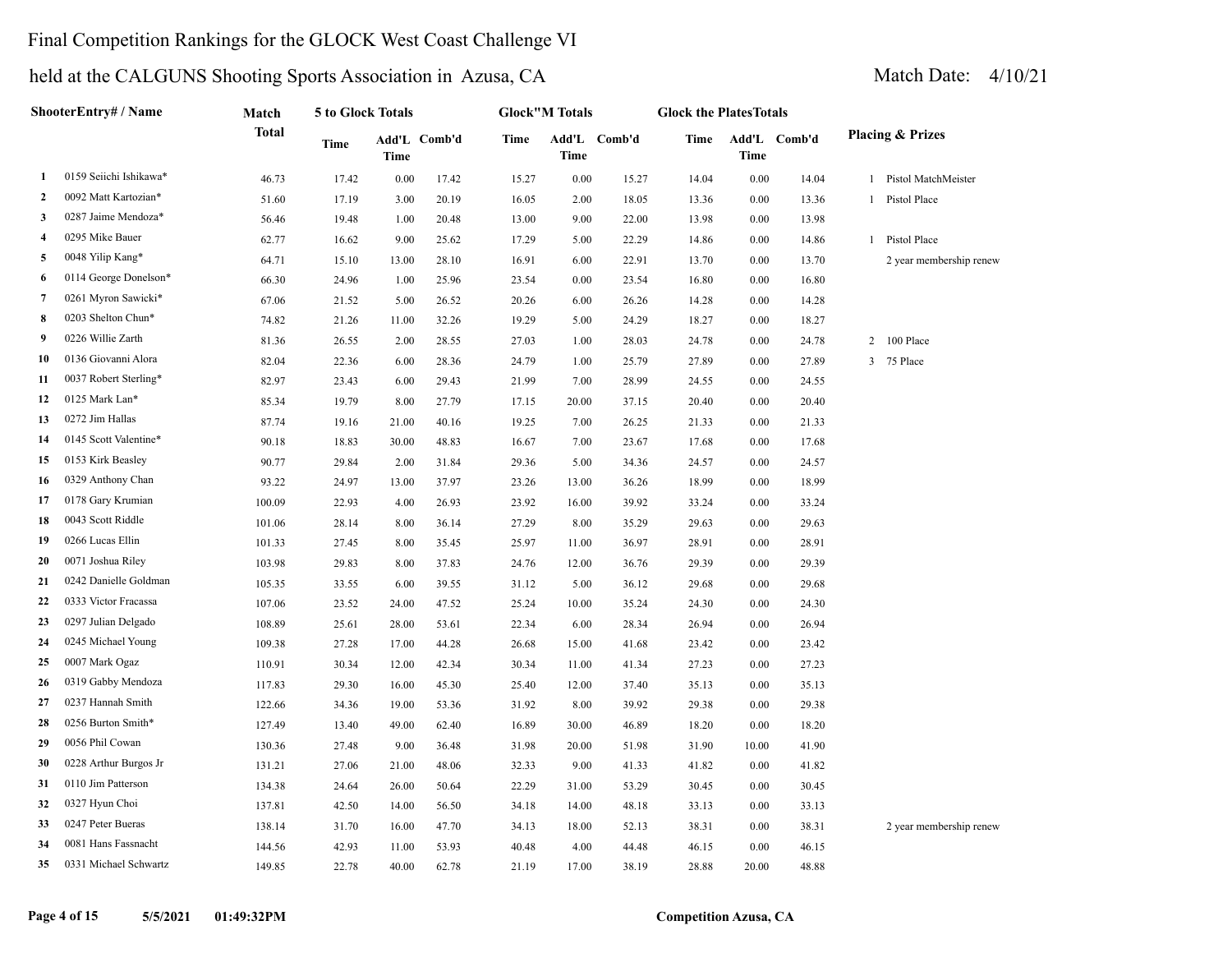|    | <b>ShooterEntry# / Name</b> | Match  | 5 to Glock Totals |        |              |        | <b>Glock"M Totals</b> |              | <b>Glock the PlatesTotals</b> |        |              |                             |
|----|-----------------------------|--------|-------------------|--------|--------------|--------|-----------------------|--------------|-------------------------------|--------|--------------|-----------------------------|
|    |                             | Total  | Time              | Time   | Add'L Comb'd | Time   | <b>Time</b>           | Add'L Comb'd | Time                          | Time   | Add'L Comb'd | <b>Placing &amp; Prizes</b> |
| 36 | 0051 Craig Briers           | 155.54 | 26.86             | 21.00  | 47.86        | 28.50  | 18.00                 | 46.50        | 41.18                         | 20.00  | 61.18        |                             |
| 37 | 0214 Jacob Rascon           | 157.97 | 41.69             | 14.00  | 55.69        | 41.11  | 9.00                  | 50.11        | 52.17                         | 0.00   | 52.17        |                             |
| 38 | 0033 Patricia Linares       | 169.85 | 29.41             | 32.00  | 61.41        | 33.42  | 15.00                 | 48.42        | 50.02                         | 10.00  | 60.02        |                             |
| 39 | 0312 Steve Guenther         | 170.04 | 18.86             | 21.00  | 39.86        | 20.18  | 30.00                 | 50.18        | 30.00                         | 50.00  | 80.00        |                             |
| 40 | 0130 Andy Bonetto           | 170.25 | 30.54             | 56.00  | 86.54        | 36.84  | 17.00                 | 53.84        | 29.87                         | 0.00   | 29.87        |                             |
| 41 | 0167 Airron Roy             | 172.16 | 34.78             | 11.00  | 45.78        | 28.83  | 7.00                  | 35.83        | 50.55                         | 40.00  | 90.55        |                             |
| 42 | 0030 William Chow           | 172.65 | 25.68             | 65.00  | 90.68        | 32.56  | 25.00                 | 57.56        | 24.41                         | 0.00   | 24.41        |                             |
| 43 | 0107 Alan Wolmer            | 177.13 | 22.08             | 36.00  | 58.08        | 25.34  | 34.00                 | 59.34        | 49.71                         | 10.00  | 59.71        |                             |
| 44 | 0054 Gary Bancroft          | 180.30 | 26.98             | 20.00  | 46.98        | 29.45  | 22.00                 | 51.45        | 61.87                         | 20.00  | 81.87        |                             |
| 45 | 0005 Peggy Ogaz             | 181.96 | 31.68             | 25.00  | 56.68        | 34.37  | 29.00                 | 63.37        | 51.91                         | 10.00  | 61.91        |                             |
| 46 | 0163 Sean Hughes            | 189.72 | 19.12             | 50.00  | 69.12        | 17.77  | 14.00                 | 31.77        | 38.83                         | 50.00  | 88.83        |                             |
| 47 | 0220 Terrence Van Ausdall   | 190.68 | 28.33             | 36.00  | 64.33        | 29.49  | 41.00                 | 70.49        | 45.86                         | 10.00  | 55.86        |                             |
| 48 | 0279 Rick Hooper            | 191.54 | 21.81             | 51.00  | 72.81        | 20.10  | 21.00                 | 41.10        | 37.63                         | 40.00  | 77.63        |                             |
| 49 | 0016 Dennis Waters          | 202.34 | 36.27             | 24.00  | 60.27        | 40.12  | 26.00                 | 66.12        | 55.95                         | 20.00  | 75.95        |                             |
| 50 | 0140 Otto Arevalo           | 207.98 | 19.92             | 65.00  | 84.92        | 21.55  | 56.00                 | 77.55        | 35.51                         | 10.00  | 45.51        |                             |
| 51 | 0100 Ghanshyam Patel        | 208.49 | 39.38             | 45.00  | 84.38        | 38.10  | 26.00                 | 64.10        | 50.01                         | 10.00  | 60.01        |                             |
| 52 | 0024 Stephanie Williams     | 212.80 | 92.52             | 7.00   | 99.52        | 59.13  | 0.00                  | 59.13        | 54.15                         | 0.00   | 54.15        |                             |
| 53 | 0175 Tom Emick              | 218.62 | 36.00             | 40.00  | 76.00        | 33.07  | 18.00                 | 51.07        | 51.55                         | 40.00  | 91.55        |                             |
| 54 | 0069 Sean Riley             | 219.06 | 30.96             | 65.00  | 95.96        | 32.42  | 32.00                 | 64.42        | 38.68                         | 20.00  | 58.68        |                             |
| 55 | 0079 Faraz Valaie           | 223.89 | 35.34             | 32.00  | 67.34        | 54.03  | 16.00                 | 70.03        | 66.52                         | 20.00  | 86.52        | 2 year membership renew     |
| 56 | 0041 Michael O'Connell      | 234.61 | 36.88             | 39.00  | 75.88        | 44.82  | 22.00                 | 66.82        | 81.91                         | 10.00  | 91.91        |                             |
| 57 | 0277 Jason Stauffer         | 235.93 | 25.38             | 24.00  | 49.38        | 24.38  | 59.00                 | 83.38        | 73.17                         | 30.00  | 103.17       |                             |
| 58 | 0001 James Jeffers          | 238.84 | 32.17             | 51.00  | 83.17        | 35.18  | 44.00                 | 79.18        | 56.49                         | 20.00  | 76.49        |                             |
| 59 | 0292 Farid Laghaei          | 248.09 | 29.90             | 62.00  | 91.90        | 28.54  | 59.00                 | 87.54        | 48.65                         | 20.00  | 68.65        |                             |
| 60 | 0021 David Bakshandeh       | 248.31 | 26.47             | 20.00  | 46.47        | 28.11  | 10.00                 | 38.11        | 63.73                         | 100.00 | 163.73       |                             |
| 61 | 0066 Richard Lewis          | 251.76 | 27.76             | 61.00  | 88.76        | 32.60  | 36.00                 | 68.60        | 54.40                         | 40.00  | 94.40        |                             |
| 62 | 0281 Stuart Goldberg        | 339.08 | 27.18             | 53.00  | 80.18        | 45.78  | 110.00                | 155.78       | 63.12                         | 40.00  | 103.12       | 50 Random                   |
| 63 | 0218 Christopher Welker     | 368.79 | 20.00             | 88.00  | 108.00       | 31.41  | 72.00                 | 103.41       | 77.38                         | 80.00  | 157.38       |                             |
| 64 | 0073 Karen Henry            | 384.35 | 91.04             | 40.00  | 131.04       | 91.52  | 11.00                 | 102.52       | 150.79                        | 0.00   | 150.79       |                             |
| 65 | 0082 LD Malatka             | 415.86 | 47.89             | 54.00  | 101.89       | 54.36  | 68.00                 | 122.36       | 151.61                        | 40.00  | 191.61       |                             |
| 66 | 0031 Joe Peay               | 421.59 | 26.33             | 111.00 | 137.33       | 30.18  | 58.00                 | 88.18        | 56.08                         | 140.00 | 196.08       |                             |
| 67 | 0096 Walter Kronberger      | 445.52 | 35.48             | 24.00  | 59.48        | 60.22  | 46.00                 | 106.22       | 89.82                         | 190.00 | 279.82       |                             |
| 68 | 0267 Don Hecht              | 557.73 | 36.52             | 130.00 | 166.52       | 56.41  | 91.00                 | 147.41       | 103.80                        | 140.00 | 243.80       | 2 year membership renew     |
| 69 | 0172 Gary Coleman           | 560.84 | 65.11             | 115.00 | 180.11       | 49.48  | 51.00                 | 100.48       | 130.25                        | 150.00 | 280.25       |                             |
| 70 | 0084 Michael Garcia         | 690.23 | 29.28             | 12.00  | 41.28        | 299.97 | 270.00                | 569.97       | 58.98                         | 20.00  | 78.98        |                             |
| 71 | 0133 Sebastian Alora        | 713.13 | 299.97            | 300.00 | 599.97       | 32.19  | 27.00                 | 59.19        | 53.97                         | 0.00   | 53.97        |                             |
| 72 | 0011 Jabril Battle          | 802.17 | 77.97             | 142.00 | 219.97       | 48.72  | 201.00                | 249.72       | 112.48                        | 220.00 | 332.48       |                             |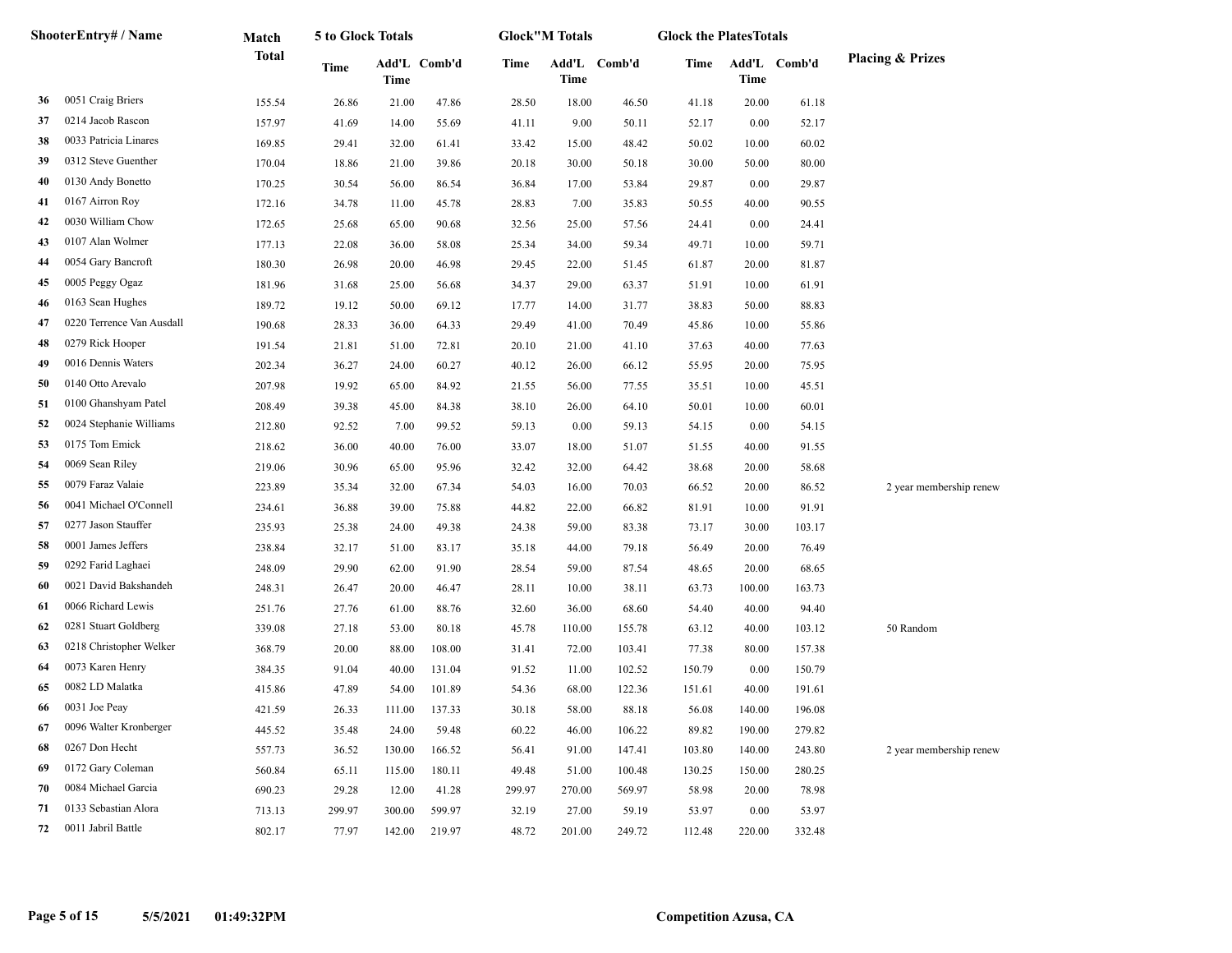#### Final Guardian Rankings for the GLOCK West Coast Challenge VI

## held at the CALGUNS Shooting Sports Association in Azusa, CA Match Date: 4/10/21

| <b>ShooterEntry#/Name</b> |                            | Match        | 5 to Glock Totals |                      |       |       | <b>Glock"M Totals</b> |        | <b>Glock the Plates Totals</b> |       |              |   |                             |                   |
|---------------------------|----------------------------|--------------|-------------------|----------------------|-------|-------|-----------------------|--------|--------------------------------|-------|--------------|---|-----------------------------|-------------------|
|                           |                            | <b>Total</b> | Time              | Add'L Comb'd<br>Time |       | Time  | Add'L<br>Time         | Comb'd | Time                           | Time  | Add'L Comb'd |   | <b>Placing &amp; Prizes</b> | <b>Categories</b> |
|                           | 0008 Richard Lee           | 74.71        | 24.44             | 1.00                 | 25.44 | 26.94 | 2.00                  | 28.94  | 20.33                          | 0.00  | 20.33        |   | Pistol Place                | Senior            |
|                           |                            | 74.71        | 24.44             | 1.00                 | 25.44 | 26.94 | 2.00                  | 28.94  | 20.33                          | 0.00  | 20.33        |   | 75 Senior                   | Senior            |
|                           | 0248 Stephanie Nguyen-Lieu | 75.56        | 24.69             | 4.00                 | 28.69 | 18.37 | 8.00                  | 26.37  | 20.50                          | 0.00  | 20.50        |   | 2 75 Place                  | Guardian Female   |
| 2                         |                            | 75.56        | 24.69             | 4.00                 | 28.69 | 18.37 | 8.00                  | 26.37  | 20.50                          | 0.00  | 20.50        |   | 75 Guardian Female          | Guardian Female   |
| 3                         | 0332 Victor Fracassa       | 87.20        | 26.60             | 3.00                 | 29.60 | 31.21 | 4.00                  | 35.21  | 22.39                          | 0.00  | 22.39        | 3 | <b>Etool Place</b>          |                   |
|                           | 0328 Anthony Chan          | 88.10        | 24.92             | 16.00                | 40.92 | 22.88 | 4.00                  | 26.88  | 20.30                          | 0.00  | 20.30        |   |                             |                   |
| 5                         | 0045 Ryan Matsui           | 94.11        | 20.21             | 29.00                | 49.21 | 19.65 | 8.00                  | 27.65  | 17.25                          | 0.00  | 17.25        |   |                             |                   |
| 6                         | 0300 Randy Ammons          | 97.36        | 17.87             | 18.00                | 35.87 | 19.78 | 11.00                 | 30.78  | 30.71                          | 0.00  | 30.71        |   | 75 Super Senior             | Super Senior      |
|                           | 0028 Nic Cheung            | 102.32       | 22.68             | 16.00                | 38.68 | 22.01 | 17.00                 | 39.01  | 24.63                          | 0.00  | 24.63        |   |                             | Super Senior      |
| 8                         | 0149 Luis Sarzi            | 106.51       | 26.60             | 11.00                | 37.60 | 22.13 | 16.00                 | 38.13  | 30.78                          | 0.00  | 30.78        |   |                             | Senior            |
| 9.                        | 0330 Michael Schwartz      | 116.47       | 21.85             | 22.00                | 43.85 | 21.64 | 27.00                 | 48.64  | 23.98                          | 0.00  | 23.98        |   |                             |                   |
| 10                        | 0141 Sammy Hsu             | 129.25       | 28.75             | 16.00                | 44.75 | 30.53 | 18.00                 | 48.53  | 35.97                          | 0.00  | 35.97        |   |                             |                   |
| 11                        | 0164 Anthony Corrao        | 135.27       | 22.53             | 19.00                | 41.53 | 22.35 | 18.00                 | 40.35  | 33.39                          | 20.00 | 53.39        |   |                             |                   |
| 12                        | 0154 Linda Nguyen          | 139.90       | 39.23             | 11.00                | 50.23 | 44.61 | 10.00                 | 54.61  | 35.06                          | 0.00  | 35.06        |   |                             | Guardian Female   |
| 13                        | 0240 Danielle Goldman      | 167.03       | 37.42             | 11.00                | 48.42 | 31.47 | 23.00                 | 54.47  | 44.14                          | 20.00 | 64.14        |   |                             | Guardian Female   |
| 14                        | 0190 Alki Hase             | 227.54       | 29.38             | 40.00                | 69.38 | 31.05 | 62.00                 | 93.05  | 45.11                          | 20.00 | 65.11        |   |                             |                   |

 **15** 0249 Don Hecht 402.36 35.83 79.00 114.83 44.48 76.00 120.48 67.05 100.00 167.05 Super Senior  **16** 0193 Rick Shigio 451.05 39.89 125.00 164.89 40.39 47.00 87.39 88.77 110.00 198.77 50 Random Senior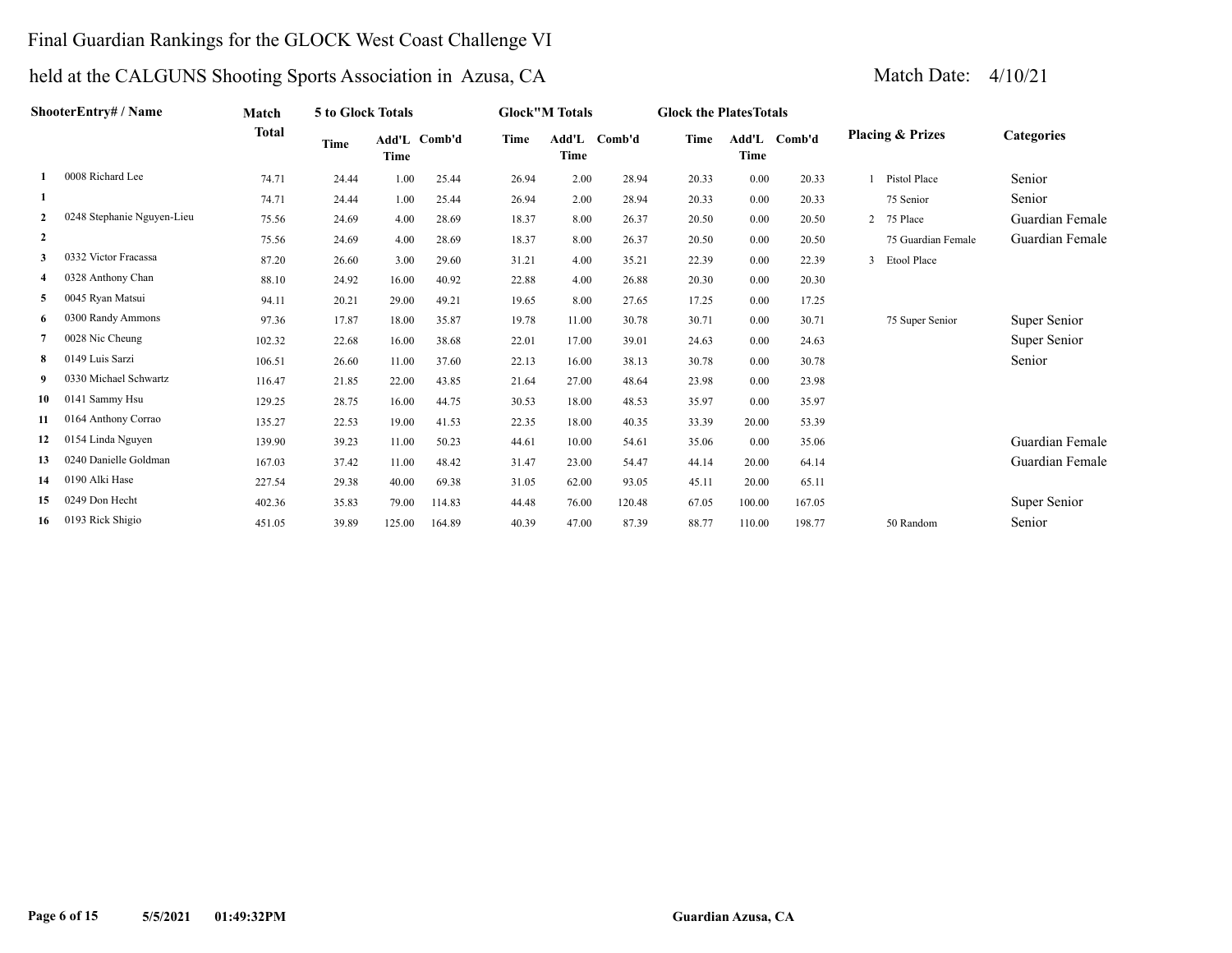### Final Heavy Metal Rankings for the GLOCK West Coast Challenge VI

|              | ShooterEntry# / Name      | Match        | 5 to Glock Totals |             |              |       | <b>Glock"M Totals</b> |              | <b>Glock the PlatesTotals</b> |             |              |                             |
|--------------|---------------------------|--------------|-------------------|-------------|--------------|-------|-----------------------|--------------|-------------------------------|-------------|--------------|-----------------------------|
|              |                           | <b>Total</b> | <b>Time</b>       | <b>Time</b> | Add'L Comb'd | Time  | <b>Time</b>           | Add'L Comb'd | Time                          | <b>Time</b> | Add'L Comb'd | <b>Placing &amp; Prizes</b> |
| -1           | 0162 Seiichi Ishikawa*    | 51.89        | 20.35             | 0.00        | 20.35        | 16.37 | 1.00                  | 17.37        | 14.17                         | 0.00        | 14.17        |                             |
| $\mathbf{2}$ | 0117 George Donelson*     | 69.45        | 22.33             | 2.00        | 24.33        | 23.88 | 3.00                  | 26.88        | 18.24                         | 0.00        | 18.24        |                             |
| 3            | 0290 Jaime Mendoza*       | 69.60        | 20.64             | 7.00        | 27.64        | 17.52 | 5.00                  | 22.52        | 19.44                         | 0.00        | 19.44        |                             |
| 4            | 0127 Mark Lan*            | 71.91        | 19.37             | 6.00        | 25.37        | 17.15 | 10.00                 | 27.15        | 19.39                         | 0.00        | 19.39        | Pistol Place                |
| 5            | 0264 Myron Sawicki*       | 72.15        | 22.75             | 4.00        | 26.75        | 23.61 | 4.00                  | 27.61        | 17.79                         | 0.00        | 17.79        |                             |
| 6            | 0148 Scott Valentine*     | 76.86        | 26.30             | 7.00        | 33.30        | 20.28 | 7.00                  | 27.28        | 16.28                         | 0.00        | 16.28        |                             |
| 7            | 0324 Chad Cheung*         | 88.45        | 16.91             | 12.00       | 28.91        | 17.66 | 23.00                 | 40.66        | 18.88                         | 0.00        | 18.88        |                             |
| 8            | 0039 Robert Sterling*     | 98.31        | 25.92             | 5.00        | 30.92        | 24.53 | 5.00                  | 29.53        | 27.86                         | 10.00       | 37.86        |                             |
| 9            | 0257 Burton Smith*        | 99.50        | 12.27             | 26.00       | 38.27        | 14.64 | 24.00                 | 38.64        | 22.59                         | 0.00        | 22.59        |                             |
| 10           | 0206 Shelton Chun*        | 106.28       | 23.36             | 6.00        | 29.36        | 21.69 | 6.00                  | 27.69        | 29.23                         | 20.00       | 49.23        |                             |
| 11           | 0198 Rudolph Singleterry  | 109.19       | 30.95             | 14.00       | 44.95        | 26.09 | 8.00                  | 34.09        | 30.15                         | 0.00        | 30.15        | 100 Place                   |
| 12           | 0274 Jim Hallas           | 123.99       | 16.92             | 33.00       | 49.92        | 18.17 | 25.00                 | 43.17        | 30.90                         | 0.00        | 30.90        | 2 Etool Place               |
| 13           | 0209 Michael Walters      | 125.93       | 28.65             | 19.00       | 47.65        | 24.53 | 20.00                 | 44.53        | 33.75                         | 0.00        | 33.75        | 3 Knife Place               |
| 14           | 0151 Luis Sarzi           | 126.55       | 25.29             | 27.00       | 52.29        | 28.22 | 9.00                  | 37.22        | 37.04                         | 0.00        | 37.04        |                             |
| 15           | 0308 Jonathan Bailey      | 126.57       | 18.43             | 38.00       | 56.43        | 14.40 | 29.00                 | 43.40        | 26.74                         | 0.00        | 26.74        |                             |
| 16           | 0227 Willie Zarth         | 131.89       | 38.35             | 21.00       | 59.35        | 31.43 | 0.00                  | 31.43        | 31.11                         | 10.00       | 41.11        |                             |
| 17           | 0301 Randy Ammons         | 139.48       | 19.83             | 17.00       | 36.83        | 29.18 | 7.00                  | 36.18        | 56.47                         | 10.00       | 66.47        | 2 year membership renew     |
| 18           | 0166 Anthony Corrao       | 151.18       | 22.83             | 45.00       | 67.83        | 23.23 | 20.00                 | 43.23        | 30.12                         | 10.00       | 40.12        |                             |
| 19           | 0298 Julian Delgado       | 158.35       | 39.81             | 39.00       | 78.81        | 23.19 | 11.00                 | 34.19        | 35.35                         | 10.00       | 45.35        |                             |
| 20           | 0105 Richard Nishimuro    | 167.66       | 28.87             | 18.00       | 46.87        | 25.90 | 17.00                 | 42.90        | 57.89                         | 20.00       | 77.89        |                             |
| 21           | 0221 Terrence Van Ausdall | 750.65       | 27.89             | 32.00       | 59.89        | 25.80 | 25.00                 | 50.80        | 399.96                        | 240.00      | 639.96       |                             |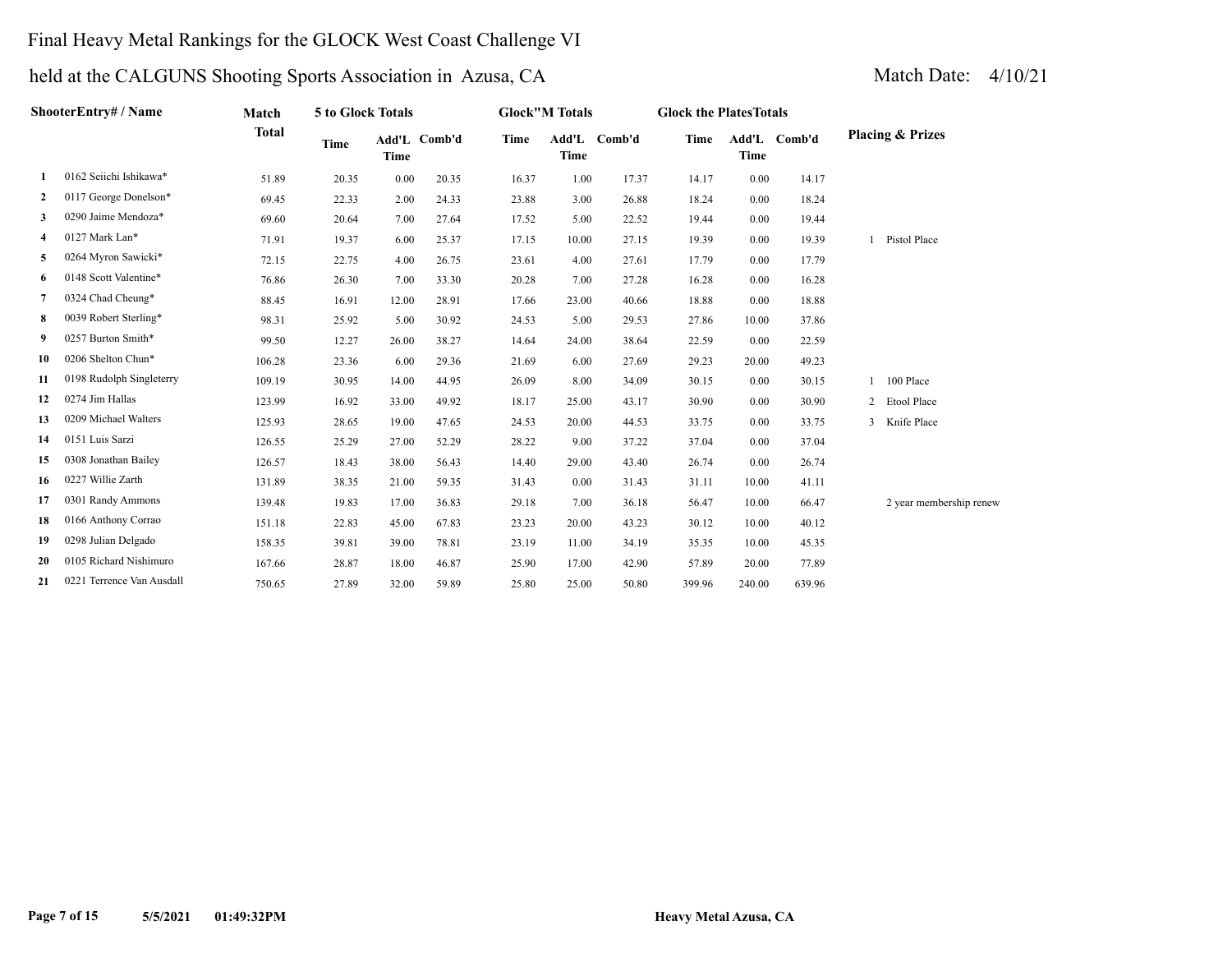### Final Major Sub Rankings for the GLOCK West Coast Challenge VI

| ShooterEntrv# / Name |                        | Match  | 5 to Glock Totals |       |              | <b>Glock"M Totals</b> |               |        |       | <b>Glock the Plates Totals</b> |        |                             |
|----------------------|------------------------|--------|-------------------|-------|--------------|-----------------------|---------------|--------|-------|--------------------------------|--------|-----------------------------|
|                      |                        | Total  | Time              | Time  | Add'L Comb'd | Time                  | Add'L<br>Time | Comb'd | Time  | Add'L<br>Time                  | Comb'd | <b>Placing &amp; Prizes</b> |
|                      | 0158 Seiichi Ishikawa* | 42.35  | 11.90             | 0.00  | 11.90        | 12.38                 | 0.00          | 12.38  | 18.07 | 0.00                           | 18.07  |                             |
| $\mathbf{2}$         | 0155 George Kevanian*  | 47.24  | 13.87             | 1.00  | 14.87        | 13.53                 | 1.00          | 14.53  | 17.84 | 0.00                           | 17.84  | Pistol Place                |
| 3                    | 0120 Chris Edwards*    | 51.54  | 14.79             | 1.00  | 15.79        | 14.14                 | 0.00          | 14.14  | 21.61 | 0.00                           | 21.61  |                             |
| 4                    | 0322 Chad Cheung*      | 52.88  | 10.22             | 2.00  | 12.22        | 11.13                 | 11.00         | 22.13  | 18.53 | 0.00                           | 18.53  |                             |
| 5                    | 0113 George Donelson*  | 58.03  | 14.64             | 1.00  | 15.64        | 15.20                 | 0.00          | 15.20  | 27.19 | 0.00                           | 27.19  |                             |
| 6                    | 0186 Fabio Spinella    | 62.32  | 11.31             | 7.00  | 18.31        | 12.45                 | 10.00         | 22.45  | 21.56 | 0.00                           | 21.56  | 100 Place                   |
| 7                    | 0260 Myron Sawicki*    | 63.19  | 14.76             | 4.00  | 18.76        | 16.99                 | 4.00          | 20.99  | 23.44 | 0.00                           | 23.44  |                             |
| 8                    | 0286 Jaime Mendoza*    | 65.30  | 12.28             | 7.00  | 19.28        | 11.92                 | 8.00          | 19.92  | 16.10 | 10.00                          | 26.10  |                             |
| 9.                   | 0122 Leigh Fukuzawa*   | 70.09  | 17.79             | 1.00  | 18.79        | 16.45                 | 2.00          | 18.45  | 32.85 | 0.00                           | 32.85  |                             |
| 10                   | 0144 Scott Valentine*  | 75.31  | 15.77             | 4.00  | 19.77        | 17.72                 | 7.00          | 24.72  | 20.82 | 10.00                          | 30.82  |                             |
| 11                   | 0202 Shelton Chun*     | 90.32  | 22.00             | 7.00  | 29.00        | 16.86                 | 8.00          | 24.86  | 36.46 | 0.00                           | 36.46  |                             |
| 12                   | 0271 Jim Hallas        | 126.84 | 12.36             | 5.00  | 17.36        | 13.10                 | 1.00          | 14.10  | 25.38 | 70.00                          | 95.38  | Etool Place<br>2            |
| 13                   | 0255 Burton Smith*     | 130.52 | 8.95              | 17.00 | 25.95        | 12.14                 | 28.00         | 40.14  | 24.43 | 40.00                          | 64.43  |                             |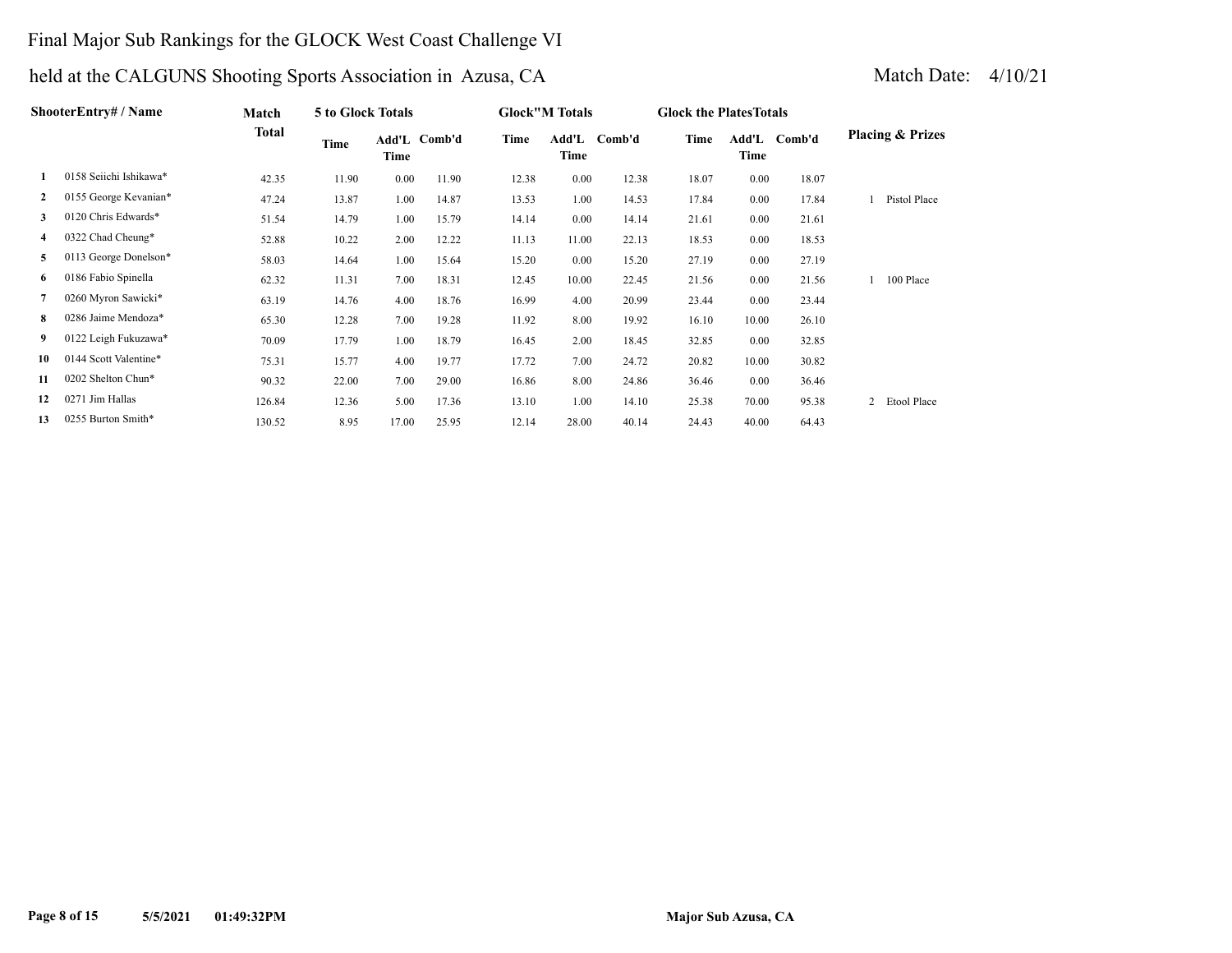### Final Master Stock Rankings for the GLOCK West Coast Challenge VI

| Match Date: |  |
|-------------|--|
|             |  |

|    | ShooterEntry# / Name   | Match        | 5 to Glock Totals |             | <b>Glock"M Totals</b> |       |       | <b>Glock the Plates Totals</b> |       |      |              |                             |
|----|------------------------|--------------|-------------------|-------------|-----------------------|-------|-------|--------------------------------|-------|------|--------------|-----------------------------|
|    |                        | <b>Total</b> | Time              | <b>Time</b> | Add'L Comb'd          | Time  | Time  | Add'L Comb'd                   | Time  | Time | Add'L Comb'd | <b>Placing &amp; Prizes</b> |
|    | 0289 Jaime Mendoza*    | 49.35        | 19.66             | 0.00        | 19.66                 | 13.90 | 2.00  | 15.90                          | 13.79 | 0.00 | 13.79        | Pistol Place                |
| 2  | 0094 Matt Kartozian*   | 53.41        | 19.84             | 3.00        | 22.84                 | 17.16 | 0.00  | 17.16                          | 13.41 | 0.00 | 13.41        | 2 \$75.00 Place             |
| 3  | 0161 Seiichi Ishikawa* | 53.50        | 19.68             | 3.00        | 22.68                 | 15.56 | 1.00  | 16.56                          | 14.26 | 0.00 | 14.26        | 3 ETool Place               |
| 4  | 0205 Shelton Chun*     | 65.55        | 20.62             | 3.00        | 23.62                 | 18.88 | 5.00  | 23.88                          | 18.05 | 0.00 | 18.05        |                             |
| 5  | 0116 George Donelson*  | 67.21        | 19.04             | 4.00        | 23.04                 | 20.07 | 2.00  | 22.07                          | 22.10 | 0.00 | 22.10        |                             |
| 6  | 0192 Tim Steffen*      | 71.57        | 17.15             | 14.00       | 31.15                 | 16.77 | 4.00  | 20.77                          | 19.65 | 0.00 | 19.65        |                             |
| 7  | 0263 Myron Sawicki*    | 73.59        | 19.53             | 7.00        | 26.53                 | 21.70 | 7.00  | 28.70                          | 18.36 | 0.00 | 18.36        |                             |
| 8  | 0321 James Maxwell*    | 77.26        | 16.53             | 7.00        | 23.53                 | 16.24 | 19.00 | 35.24                          | 18.49 | 0.00 | 18.49        |                             |
| 9  | 0123 Leigh Fukuzawa*   | 80.70        | 26.07             | 4.00        | 30.07                 | 22.42 | 5.00  | 27.42                          | 23.21 | 0.00 | 23.21        | 2 year membership renew     |
| 10 | 0126 Mark Lan*         | 85.92        | 19.03             | 11.00       | 30.03                 | 18.25 | 20.00 | 38.25                          | 17.64 | 0.00 | 17.64        |                             |
| 11 | 0147 Scott Valentine*  | 86.16        | 27.09             | 10.00       | 37.09                 | 18.76 | 11.00 | 29.76                          | 19.31 | 0.00 | 19.31        |                             |
| 12 | 0038 Robert Sterling*  | 89.46        | 23.43             | 2.00        | 25.43                 | 24.40 | 15.00 | 39.40                          | 24.63 | 0.00 | 24.63        | Pistol Random               |
| 13 | 0156 George Kevanian*  | 89.87        | 20.08             | 9.00        | 29.08                 | 19.44 | 15.00 | 34.44                          | 26.35 | 0.00 | 26.35        |                             |
| 14 | 0180 Gary Krumian      | 107.49       | 25.74             | 14.00       | 39.74                 | 26.93 | 15.00 | 41.93                          | 25.82 | 0.00 | 25.82        | Pistol Random               |
| 15 | 0244 Danielle Goldman  | 144.20       | 32.47             | 19.00       | 51.47                 | 37.51 | 17.00 | 54.51                          | 38.22 | 0.00 | 38.22        |                             |
| 16 | 0216 Jacob Rascon      | 148.18       | 40.58             | 12.00       | 52.58                 | 38.03 | 12.00 | 50.03                          | 45.57 | 0.00 | 45.57        |                             |
| 17 | 0052 Craig Briers      | 151.13       | 26.59             | 40.00       | 66.59                 | 27.70 | 26.00 | 53.70                          | 30.84 | 0.00 | 30.84        |                             |
| 18 | 0239 Hannah Smith      | 191.62       | 50.66             | 21.00       | 71.66                 | 43.61 | 29.00 | 72.61                          | 47.35 | 0.00 | 47.35        |                             |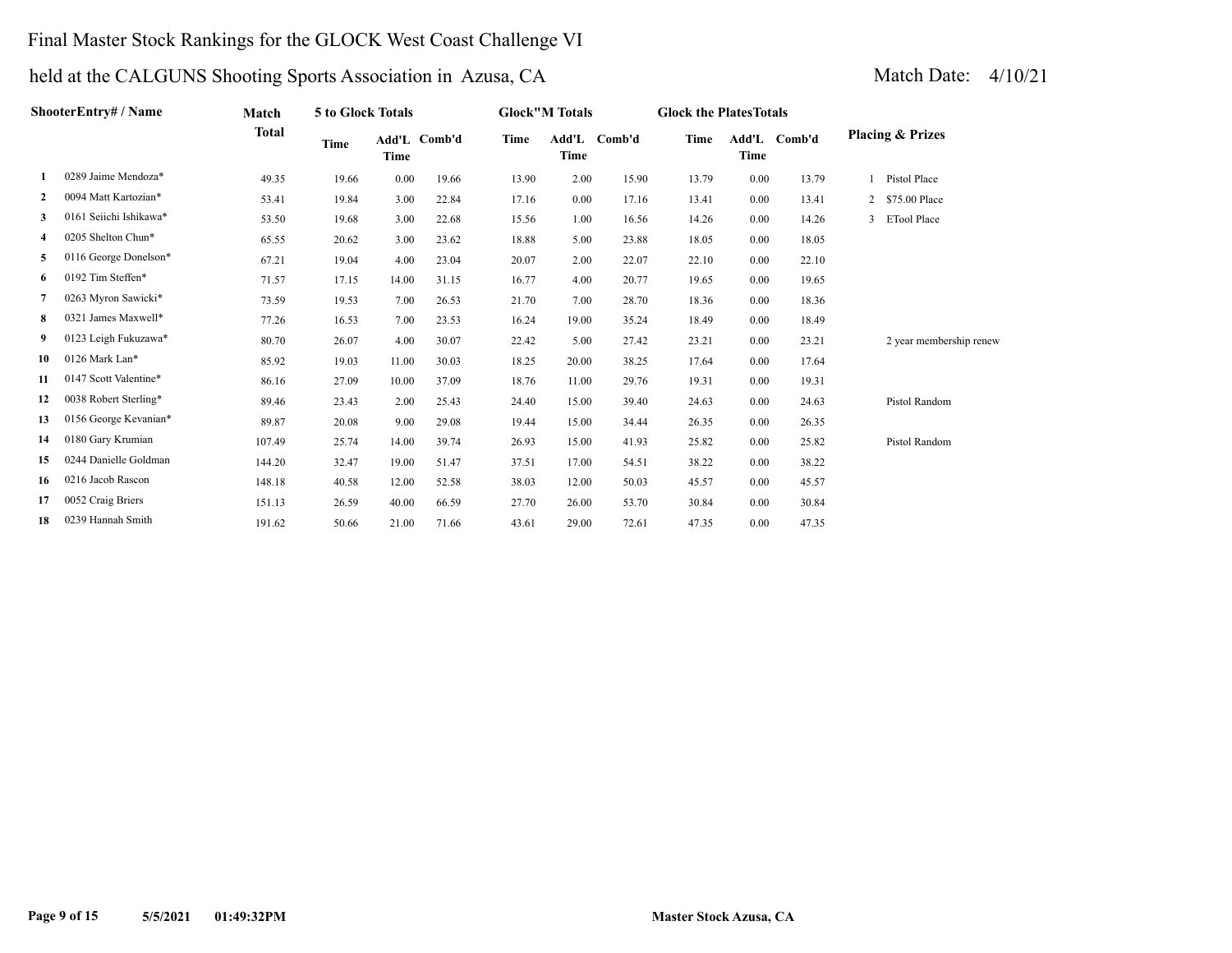### Final SubCompact Rankings for the GLOCK West Coast Challenge VI

| ShooterEntry# / Name |                          | Match        | 5 to Glock Totals |             |              | <b>Glock"M Totals</b> |             |              | <b>Glock the PlatesTotals</b> |        |              |                             |  |  |
|----------------------|--------------------------|--------------|-------------------|-------------|--------------|-----------------------|-------------|--------------|-------------------------------|--------|--------------|-----------------------------|--|--|
|                      |                          | <b>Total</b> | <b>Time</b>       | <b>Time</b> | Add'L Comb'd | Time                  | <b>Time</b> | Add'L Comb'd | Time                          | Time   | Add'L Comb'd | <b>Placing &amp; Prizes</b> |  |  |
| 1                    | 0157 Seiichi Ishikawa*   | 47.72        | 18.33             | 1.00        | 19.33        | 15.78                 | $0.00\,$    | 15.78        | 12.61                         | 0.00   | 12.61        |                             |  |  |
| $\mathbf{2}$         | 0119 Chris Edwards*      | 63.29        | 20.45             | 6.00        | 26.45        | 20.44                 | 0.00        | 20.44        | 16.40                         | 0.00   | 16.40        |                             |  |  |
| 3                    | 0285 Jaime Mendoza*      | 65.23        | 19.30             | 10.00       | 29.30        | 14.21                 | 1.00        | 15.21        | 20.72                         | 0.00   | 20.72        |                             |  |  |
| $\overline{4}$       | 0091 Matt Kartozian*     | 65.36        | 17.42             | 8.00        | 25.42        | 16.84                 | 6.00        | 22.84        | 17.10                         | 0.00   | 17.10        |                             |  |  |
| 5                    | 0112 George Donelson*    | 68.38        | 21.93             | 2.00        | 23.93        | 19.87                 | 6.00        | 25.87        | 18.58                         | 0.00   | 18.58        | 1 Pistol Place              |  |  |
| 6                    | 0320 James Maxwell*      | 72.38        | 17.03             | 9.00        | 26.03        | 15.08                 | 10.00       | 25.08        | 21.27                         | 0.00   | 21.27        |                             |  |  |
| 7                    | 0143 Scott Valentine*    | 73.60        | 27.74             | 4.00        | 31.74        | 20.20                 | 4.00        | 24.20        | 17.66                         | 0.00   | 17.66        |                             |  |  |
| 8                    | 0294 Mike Bauer          | 73.73        | 19.80             | 7.00        | 26.80        | 23.68                 | 5.00        | 28.68        | 18.25                         | 0.00   | 18.25        |                             |  |  |
| 9                    | 0201 Shelton Chun*       | 89.92        | 20.87             | 12.00       | 32.87        | 18.09                 | 20.00       | 38.09        | 18.96                         | 0.00   | 18.96        |                             |  |  |
| 10                   | 0254 Burton Smith*       | 93.23        | 13.60             | 17.00       | 30.60        | 15.46                 | 25.00       | 40.46        | 22.17                         | 0.00   | 22.17        |                             |  |  |
| 11                   | 0197 Rudolph Singleterry | 95.74        | 24.29             | 12.00       | 36.29        | 25.06                 | 9.00        | 34.06        | 25.39                         | 0.00   | 25.39        | 1 Pistol Place              |  |  |
| 12                   | 0036 Robert Sterling*    | 97.50        | 23.21             | 13.00       | 36.21        | 22.26                 | 8.00        | 30.26        | 31.03                         | 0.00   | 31.03        |                             |  |  |
| 13                   | 0090 Richard Petersen    | 103.62       | 27.87             | 10.00       | 37.87        | 25.50                 | 12.00       | 37.50        | 28.25                         | 0.00   | 28.25        | 2 100 Place                 |  |  |
| 14                   | 0307 Jonathan Bailey     | 108.63       | 16.48             | 14.00       | 30.48        | 17.44                 | 18.00       | 35.44        | 22.71                         | 20.00  | 42.71        | 3 75 Place                  |  |  |
| 15                   | 0208 Michael Walters     | 109.87       | 24.69             | 8.00        | 32.69        | 22.07                 | 11.00       | 33.07        | 34.11                         | 10.00  | 44.11        |                             |  |  |
| 16                   | 0315 Ryan Paules         | 111.76       | 27.16             | 21.00       | 48.16        | 28.16                 | 9.00        | 37.16        | 26.44                         | 0.00   | 26.44        |                             |  |  |
| 17                   | 0259 Myron Sawicki*      | 114.22       | 20.68             | 27.00       | 47.68        | 21.50                 | 23.00       | 44.50        | 22.04                         | 0.00   | 22.04        |                             |  |  |
| 18                   | 0270 Jim Hallas          | 116.09       | 16.78             | 29.00       | 45.78        | 18.01                 | 31.00       | 49.01        | 21.30                         | 0.00   | 21.30        |                             |  |  |
| 19                   | 0046 Ryan Matsui         | 116.65       | 21.57             | 38.00       | 59.57        | 19.88                 | 4.00        | 23.88        | 23.20                         | 10.00  | 33.20        |                             |  |  |
| 20                   | 0142 Sammy Hsu           | 129.41       | 27.23             | 20.00       | 47.23        | 26.22                 | 27.00       | 53.22        | 28.96                         | 0.00   | 28.96        |                             |  |  |
| 21                   | 0027 Keith Hollar        | 132.43       | 26.82             | 24.00       | 50.82        | 21.83                 | 15.00       | 36.83        | 34.78                         | 10.00  | 44.78        |                             |  |  |
| 22                   | 0150 Luis Sarzi          | 133.01       | 24.97             | 22.00       | 46.97        | 25.58                 | 7.00        | 32.58        | 43.46                         | 10.00  | 53.46        | \$50.00 Random              |  |  |
| 23                   | 0102 Ralph Belcher       | 136.77       | 22.11             | 26.00       | 48.11        | 26.82                 | 17.00       | 43.82        | 44.84                         | 0.00   | 44.84        |                             |  |  |
| 24                   | 0241 Danielle Goldman    | 142.89       | 36.70             | 16.00       | 52.70        | 38.31                 | 18.00       | 56.31        | 33.88                         | 0.00   | 33.88        |                             |  |  |
| 25                   | 0124 Mark Lan*           | 145.03       | 18.65             | 48.00       | 66.65        | 16.86                 | 31.00       | 47.86        | 20.52                         | 10.00  | 30.52        |                             |  |  |
| 26                   | 0165 Anthony Corrao      | 145.59       | 20.51             | 29.00       | 49.51        | 23.41                 | 11.00       | 34.41        | 31.67                         | 30.00  | 61.67        |                             |  |  |
| 27                   | 0182 Bobbie Orr          | 159.35       | 31.08             | 19.00       | 50.08        | 38.75                 | 19.00       | 57.75        | 51.52                         | 0.00   | 51.52        |                             |  |  |
| 28                   | 0236 Hannah Smith        | 166.56       | 45.85             | 24.00       | 69.85        | 45.55                 | 16.00       | 61.55        | 35.16                         | 0.00   | 35.16        |                             |  |  |
| 29                   | 0326 Hyun Choi           | 197.31       | 44.28             | 36.00       | 80.28        | 33.54                 | 47.00       | 80.54        | 36.49                         | 0.00   | 36.49        |                             |  |  |
| 30                   | 0139 Otto Arevalo        | 241.11       | 16.68             | 62.00       | 78.68        | 22.69                 | 76.00       | 98.69        | 33.74                         | 30.00  | 63.74        |                             |  |  |
| 31                   | 0078 Faraz Valaie        | 243.17       | 34.70             | 19.00       | 53.70        | 41.08                 | 22.00       | 63.08        | 66.39                         | 60.00  | 126.39       |                             |  |  |
| 32                   | 0098 Keith Cotant        | 267.48       | 25.95             | 34.00       | 59.95        | 35.67                 | 42.00       | 77.67        | 79.86                         | 50.00  | 129.86       | 50 Random                   |  |  |
| 33                   | 0213 Jacob Rascon        | 271.46       | 46.43             | 46.00       | 92.43        | 63.16                 | 37.00       | 100.16       | 78.87                         | 0.00   | 78.87        | 2 year membership renew     |  |  |
| 34                   | 0284 Ronald Taber        | 273.49       | 41.12             | 41.00       | 82.12        | 38.91                 | 15.00       | 53.91        | 77.46                         | 60.00  | 137.46       | 50 Random                   |  |  |
| 35                   | 0095 Walter Kronberger   | 464.75       | 35.48             | 33.00       | 68.48        | 44.69                 | 39.00       | 83.69        | 102.58                        | 210.00 | 312.58       |                             |  |  |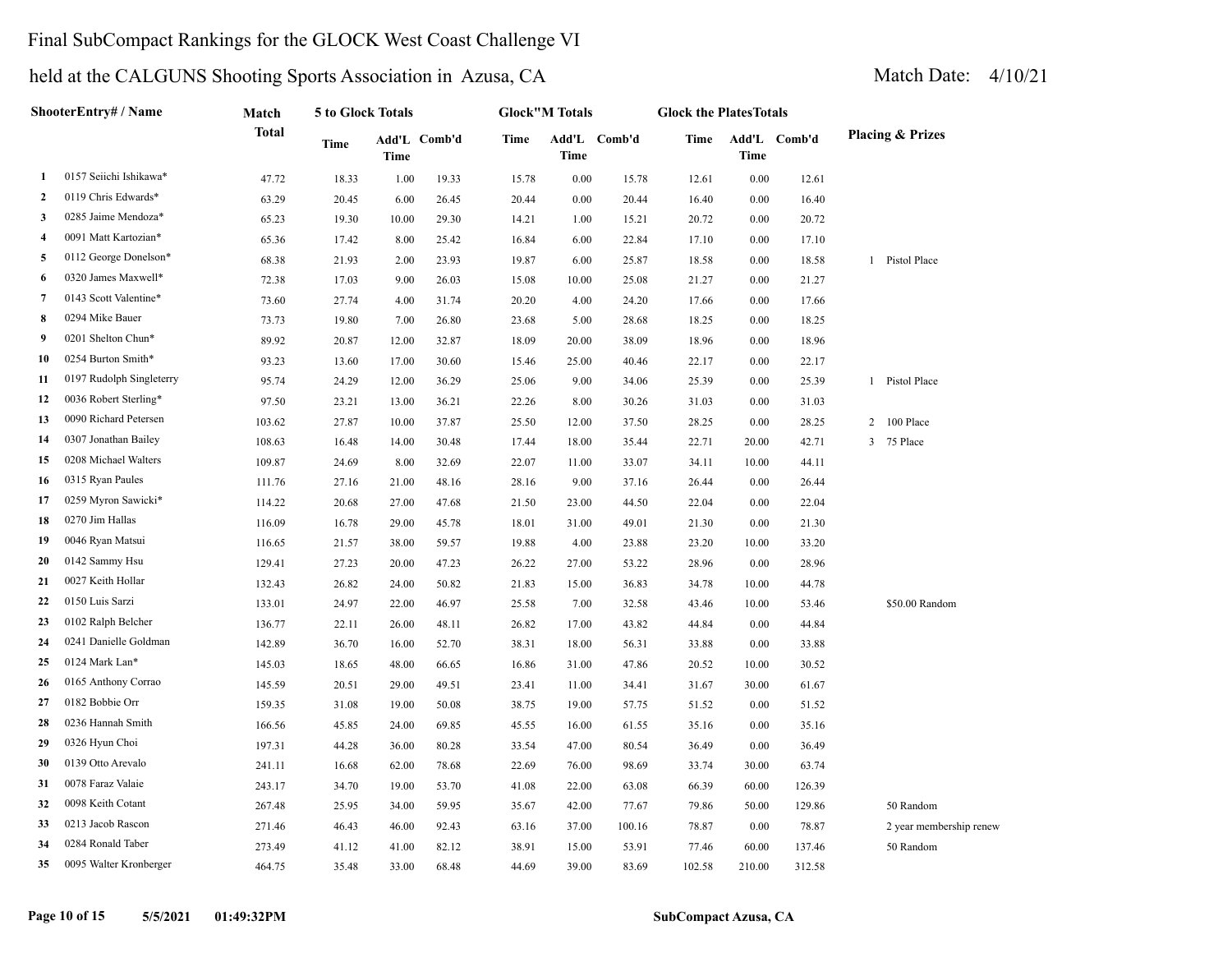| <b>ShooterEntry#/Name</b> |                | Match<br>Total | 5 to Glock Totals |               |        |       | <b>Glock"M Totals</b> |        |       | <b>Glock the Plates Totals</b> |        |                             |
|---------------------------|----------------|----------------|-------------------|---------------|--------|-------|-----------------------|--------|-------|--------------------------------|--------|-----------------------------|
|                           |                |                | <b>Time</b>       | Add'L<br>Time | Comb'd | Time  | Add'L<br>Time         | Comb'd | Time  | Add'L<br>Time                  | Comb'd | <b>Placing &amp; Prizes</b> |
| 36                        | 0200 Jack Holt | 557.75         | 36.34             | 78.00         | 114.34 | 71.70 | 138.00                | 209.70 | 93.71 | 140.00                         | 233.71 |                             |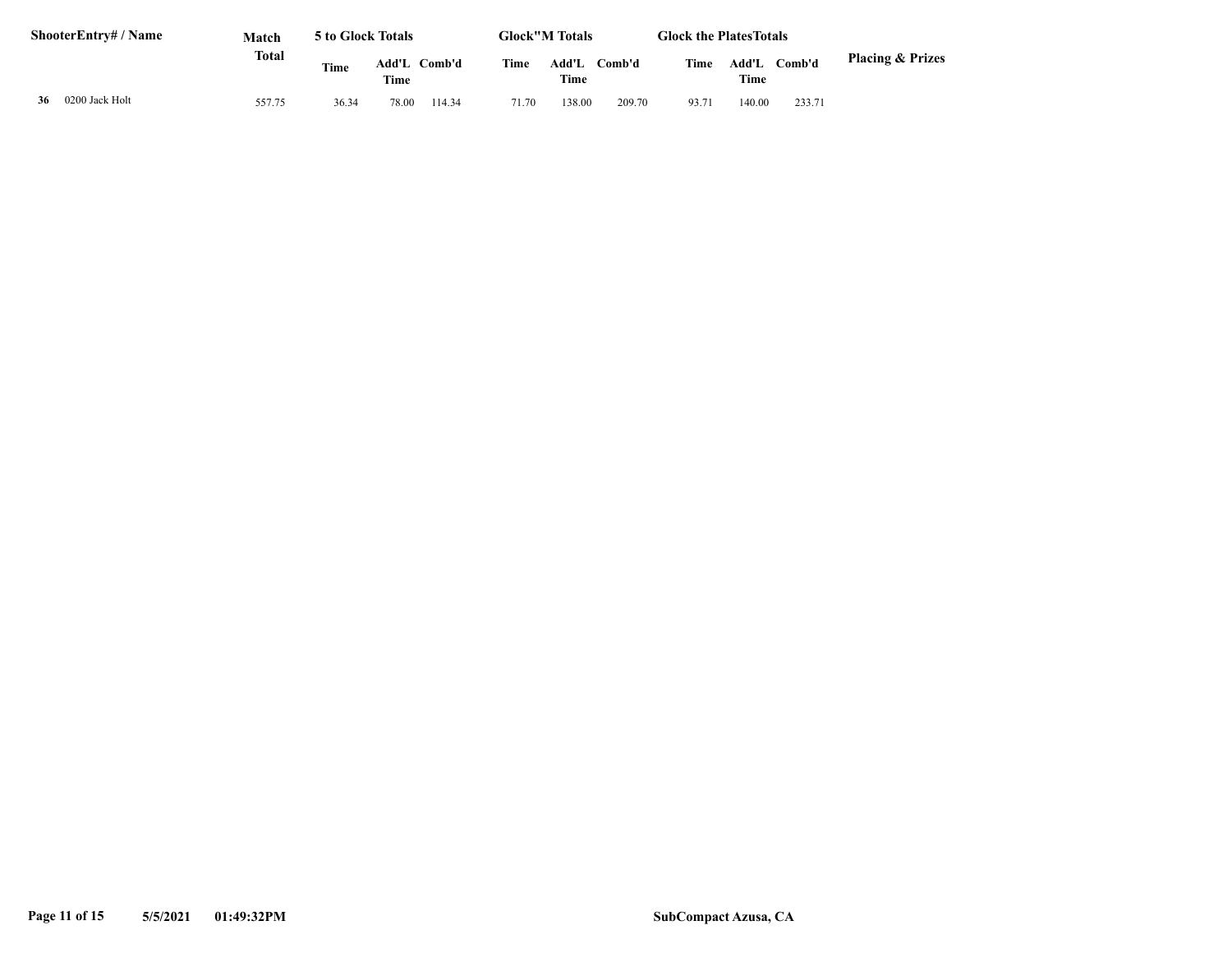### Final Unlimited Rankings for the GLOCK West Coast Challenge VI

| ShooterEntry# / Name |                        | Match  | 5 to Glock Totals |       |              | <b>Glock"M Totals</b> |             |              | <b>Glock the PlatesTotals</b> |             |              |                             |  |
|----------------------|------------------------|--------|-------------------|-------|--------------|-----------------------|-------------|--------------|-------------------------------|-------------|--------------|-----------------------------|--|
|                      |                        | Total  | Time              | Time  | Add'L Comb'd | Time                  | <b>Time</b> | Add'L Comb'd | Time                          | <b>Time</b> | Add'L Comb'd | <b>Placing &amp; Prizes</b> |  |
| 1                    | 0049 Yilip Kang*       | 42.27  | 13.30             | 2.00  | 15.30        | 14.20                 | 1.00        | 15.20        | 11.77                         | 0.00        | 11.77        | 1 Pistol Place              |  |
| $\overline{2}$       | 0093 Matt Kartozian*   | 50.55  | 15.40             | 7.00  | 22.40        | 14.54                 | 1.00        | 15.54        | 12.61                         | 0.00        | 12.61        |                             |  |
| 3                    | 0313 Steve Guenther    | 52.50  | 12.75             | 8.00  | 20.75        | 13.13                 | 4.00        | 17.13        | 14.62                         | 0.00        | 14.62        | 1 Pistol Place              |  |
| 4                    | 0160 Seiichi Ishikawa* | 52.89  | 18.71             | 3.00  | 21.71        | 15.31                 | 2.00        | 17.31        | 13.87                         | 0.00        | 13.87        |                             |  |
| 5                    | 0115 George Donelson*  | 54.56  | 21.44             | 0.00  | 21.44        | 19.20                 | 0.00        | 19.20        | 13.92                         | 0.00        | 13.92        |                             |  |
| 6                    | 0273 Jim Hallas        | 56.55  | 16.66             | 1.00  | 17.66        | 18.43                 | 6.00        | 24.43        | 14.46                         | 0.00        | 14.46        | 2 100 Place                 |  |
| 7                    | 0191 Tim Steffen*      | 58.31  | 19.00             | 2.00  | 21.00        | 19.52                 | 1.00        | 20.52        | 16.79                         | 0.00        | 16.79        |                             |  |
| 8                    | 0288 Jaime Mendoza*    | 58.92  | 18.70             | 6.00  | 24.70        | 16.02                 | 2.00        | 18.02        | 16.20                         | 0.00        | 16.20        |                             |  |
| 9                    | 0146 Scott Valentine*  | 60.06  | 20.55             | 5.00  | 25.55        | 18.73                 | 1.00        | 19.73        | 14.78                         | 0.00        | 14.78        |                             |  |
| 10                   | 0137 Giovanni Alora    | 61.31  | 21.78             | 1.00  | 22.78        | 20.55                 | 1.00        | 21.55        | 16.98                         | 0.00        | 16.98        | 3 75 Place                  |  |
| 11                   | 0204 Shelton Chun*     | 65.68  | 21.63             | 0.00  | 21.63        | 21.00                 | 3.00        | 24.00        | 20.05                         | 0.00        | 20.05        | 50 Random                   |  |
| 12                   | 0187 Fabio Spinella    | 73.02  | 15.21             | 10.00 | 25.21        | 14.19                 | 18.00       | 32.19        | 15.62                         | 0.00        | 15.62        |                             |  |
| 13                   | 0323 Chad Cheung*      | 74.13  | 16.66             | 4.00  | 20.66        | 17.09                 | 7.00        | 24.09        | 19.38                         | 10.00       | 29.38        |                             |  |
| 14                   | 0129 Larry Bocock      | 80.36  | 24.77             | 5.00  | 29.77        | 25.41                 | 4.00        | 29.41        | 21.18                         | 0.00        | 21.18        |                             |  |
| 15                   | 0250 Lucas Ellin       | 85.68  | 30.68             | 6.00  | 36.68        | 25.45                 | 5.00        | 30.45        | 18.55                         | 0.00        | 18.55        |                             |  |
| 16                   | 0131 Andy Bonetto      | 85.75  | 20.85             | 18.00 | 38.85        | 20.14                 | 4.00        | 24.14        | 22.76                         | 0.00        | 22.76        |                             |  |
| 17                   | 0262 Myron Sawicki*    | 90.96  | 21.13             | 25.00 | 46.13        | 19.00                 | 11.00       | 30.00        | 14.83                         | 0.00        | 14.83        |                             |  |
| 18                   | 0003 Edward Sigur      | 96.78  | 31.49             | 2.00  | 33.49        | 33.31                 | 4.00        | 37.31        | 25.98                         | 0.00        | 25.98        |                             |  |
| 19                   | 0224 George Turner Jr  | 99.40  | 30.00             | 10.00 | 40.00        | 26.26                 | 6.00        | 32.26        | 27.14                         | 0.00        | 27.14        |                             |  |
| 20                   | 0299 Omar Mayen        | 114.22 | 26.58             | 12.00 | 38.58        | 35.71                 | 6.00        | 41.71        | 33.93                         | 0.00        | 33.93        | 2 year membership renew     |  |
| 21                   | 0243 Danielle Goldman  | 124.20 | 30.02             | 8.00  | 38.02        | 31.79                 | 8.00        | 39.79        | 36.39                         | 10.00       | 46.39        |                             |  |
| 22                   | 0238 Hannah Smith      | 127.08 | 39.15             | 15.00 | 54.15        | 36.94                 | 1.00        | 37.94        | 34.99                         | 0.00        | 34.99        |                             |  |
| 23                   | 0118 Michael Regas     | 132.71 | 34.82             | 24.00 | 58.82        | 32.18                 | 5.00        | 37.18        | 36.71                         | 0.00        | 36.71        |                             |  |
| 24                   | 0072 Joshua Riley      | 138.03 | 28.75             | 18.00 | 46.75        | 24.92                 | 21.00       | 45.92        | 35.36                         | 10.00       | 45.36        | 2 year membership renew     |  |
| 25                   | 0179 Gary Krumian      | 141.74 | 26.84             | 31.00 | 57.84        | 22.26                 | 30.00       | 52.26        | 31.64                         | 0.00        | 31.64        |                             |  |
| 26                   | 0211 Jared Case        | 141.75 | 24.26             | 27.00 | 51.26        | 24.38                 | 33.00       | 57.38        | 33.11                         | 0.00        | 33.11        |                             |  |
| 27                   | 0044 Scott Riddle      | 149.71 | 33.14             | 17.00 | 50.14        | 29.03                 | 36.00       | 65.03        | 24.54                         | 10.00       | 34.54        |                             |  |
| 28                   | 0215 Jacob Rascon      | 164.36 | 46.94             | 5.00  | 51.94        | 44.87                 | 3.00        | 47.87        | 64.55                         | 0.00        | 64.55        |                             |  |
| 29                   | 0310 Ralph Dickinson   | 178.47 | 43.07             | 37.00 | 80.07        | 47.45                 | 23.00       | 70.45        | 27.95                         | 0.00        | 27.95        |                             |  |
| 30                   | 0184 Timothy Padilla   | 258.51 | 37.50             | 35.00 | 72.50        | 40.54                 | 44.00       | 84.54        | 61.47                         | 40.00       | 101.47       | 50 Random                   |  |
| 31                   | 0302 Eric Klein        | 273.64 | 24.40             | 53.00 | 77.40        | 41.06                 | 25.00       | 66.06        | 60.18                         | 70.00       | 130.18       |                             |  |
| 32                   | 0183 Gary Sanchez      | 329.80 | 26.88             | 46.00 | 72.88        | 34.97                 | 44.00       | 78.97        | 57.95                         | 120.00      | 177.95       |                             |  |
| 33                   | 0176 Tom Emick         | 331.95 | 34.58             | 36.00 | 70.58        | 42.50                 | 42.00       | 84.50        | 76.87                         | 100.00      | 176.87       |                             |  |
| 34                   | 0022 David Bakshandeh  | 369.59 | 25.25             | 43.00 | 68.25        | 26.43                 | 60.00       | 86.43        | 64.91                         | 150.00      | 214.91       |                             |  |
| 35                   | 0252 George Turner III | 370.80 | 52.81             | 98.00 | 150.81       | 43.99                 | 36.00       | 79.99        | 120.00                        | 20.00       | 140.00       |                             |  |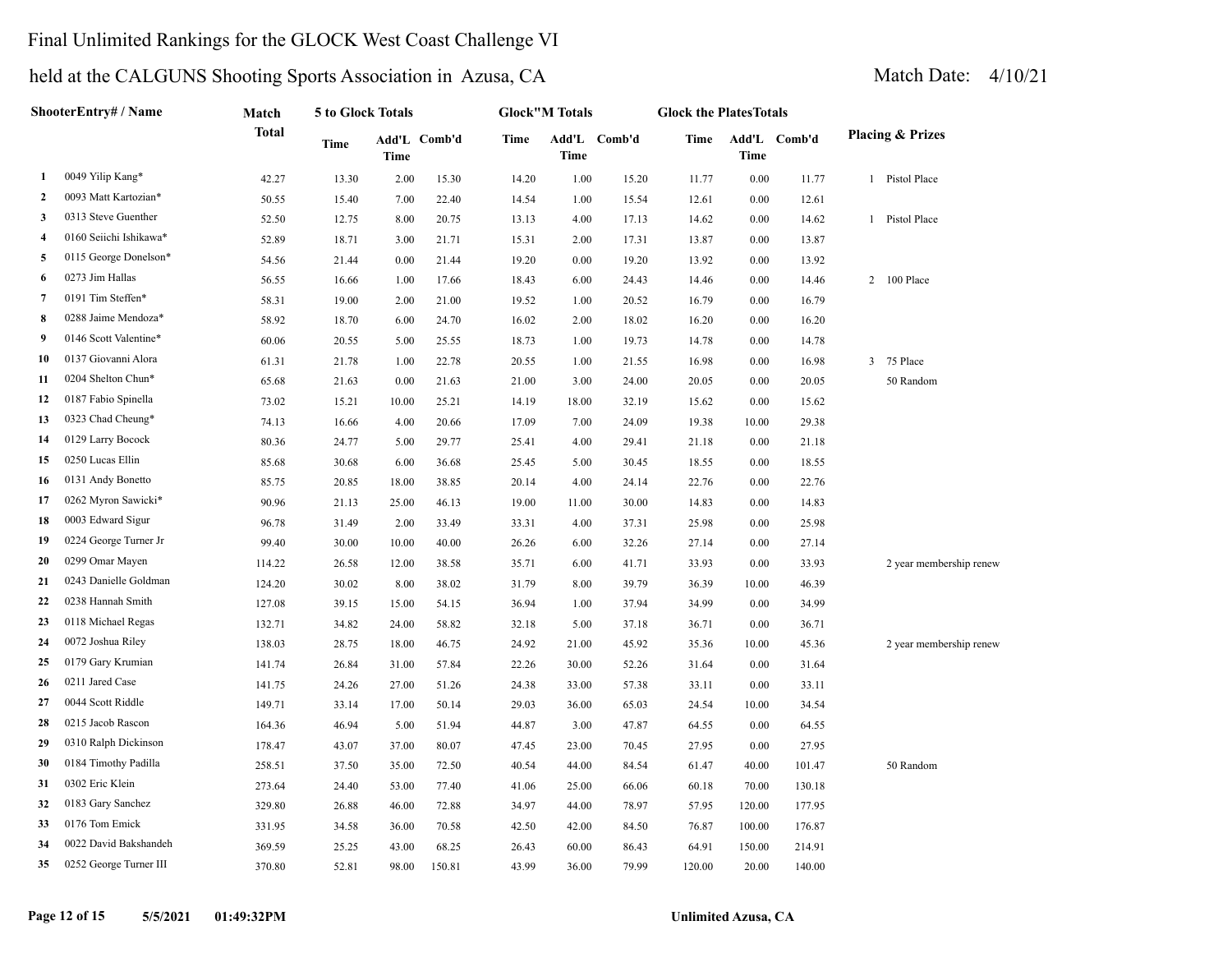| <b>ShooterEntry#/Name</b> |                      | Match        | 5 to Glock Totals |        |              | <b>Glock"M Totals</b> |               |                | <b>Glock the Plates Totals</b> |               |        |                             |
|---------------------------|----------------------|--------------|-------------------|--------|--------------|-----------------------|---------------|----------------|--------------------------------|---------------|--------|-----------------------------|
|                           |                      | <b>Total</b> | Time              | Time   | Add'L Comb'd | Time                  | Add'L<br>Time | C <b>omb'd</b> | Time                           | Add'L<br>Time | Comb'd | <b>Placing &amp; Prizes</b> |
| 36                        | 0074 William Henry   | 435.74       | 71.90             | 60.00  | 131.90       | 60.92                 | 49.00         | 109.92         | 143.92                         | 50.00         | 193.92 |                             |
| 37                        | 0134 Sebastian Alora | 692.22       | 35.97             | 27.00  | 62.97        | 299.97                | 270.00        | 569.97         | 59.28                          | 0.00          | 59.28  |                             |
| 38                        | 0085 Michael Garcia  | 1.218.38     | 299.97            | 300.00 | 599.97       | 299.97                | 270.00        | 569.97         | 48.44                          | 0.00          | 48.44  |                             |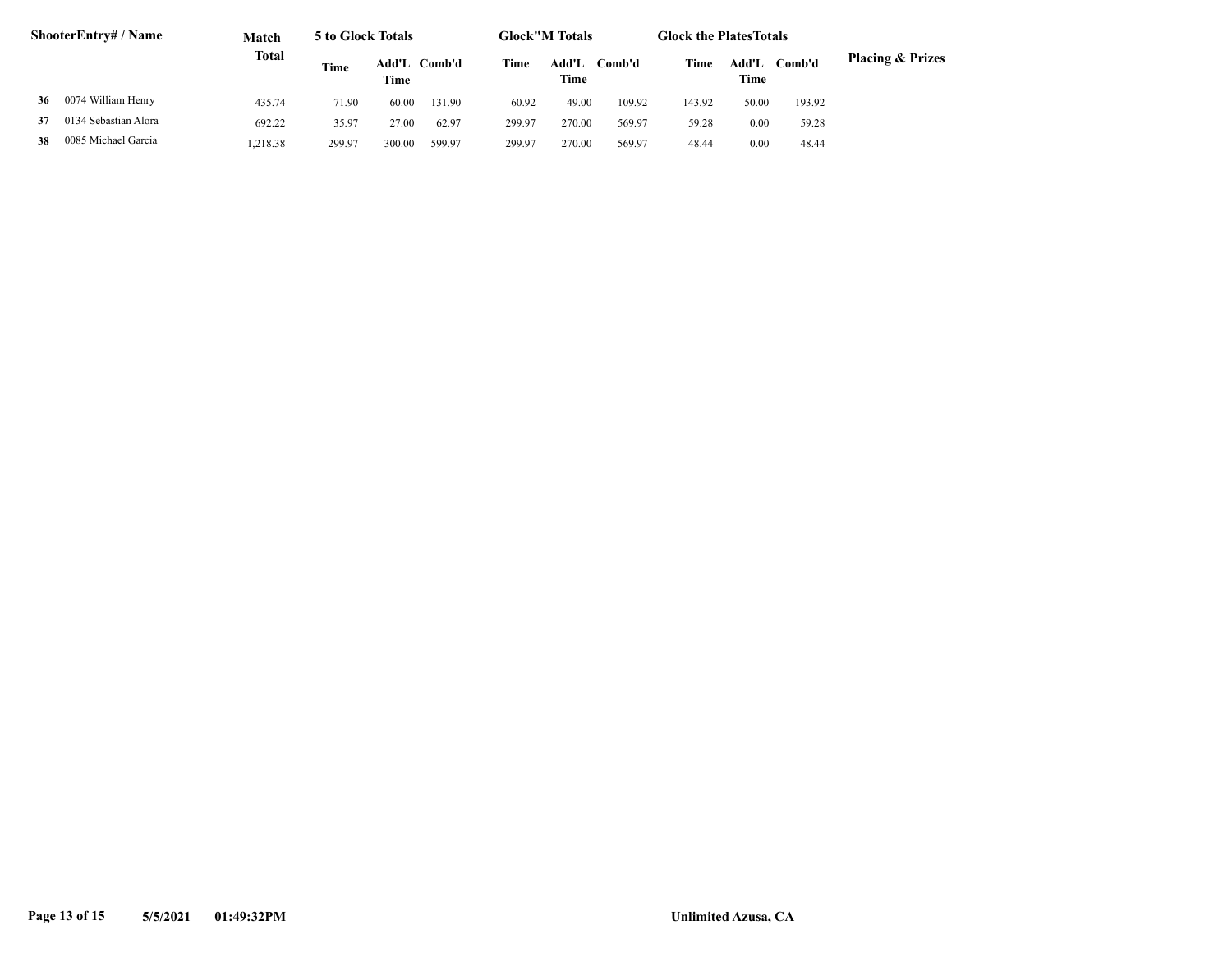| Civilian        |              |                              |                                                   |  |
|-----------------|--------------|------------------------------|---------------------------------------------------|--|
| <b>Standing</b> | <b>Score</b> | <b>Team Name</b>             | <b>Team Members</b>                               |  |
|                 | 600.56       | L.A. Progressive Shooters    | Teamir Sweeney, Robin Merrill, Stephanie Williams |  |
|                 | 620.19       | L.A. Progressive Shooters #2 | Tom Nguyen, Ponlork Den, Kevin Sakamoto           |  |
|                 | 1,010.36     | <b>Apex Predators</b>        | Ricky Sze, Calvin Kou, Gary Sze                   |  |
| Guardian        |              |                              |                                                   |  |
| <b>Standing</b> | <b>Score</b> | <b>Team Name</b>             | <b>Team Members</b>                               |  |
|                 | 291.77       | SRI Team 1                   | Victor Fracassa, Michael Schwartz, Anthony Chan   |  |
|                 | 312.30       | Pasadena Posse               | Richard Lee, Anthony Corrao, Nic Cheung           |  |